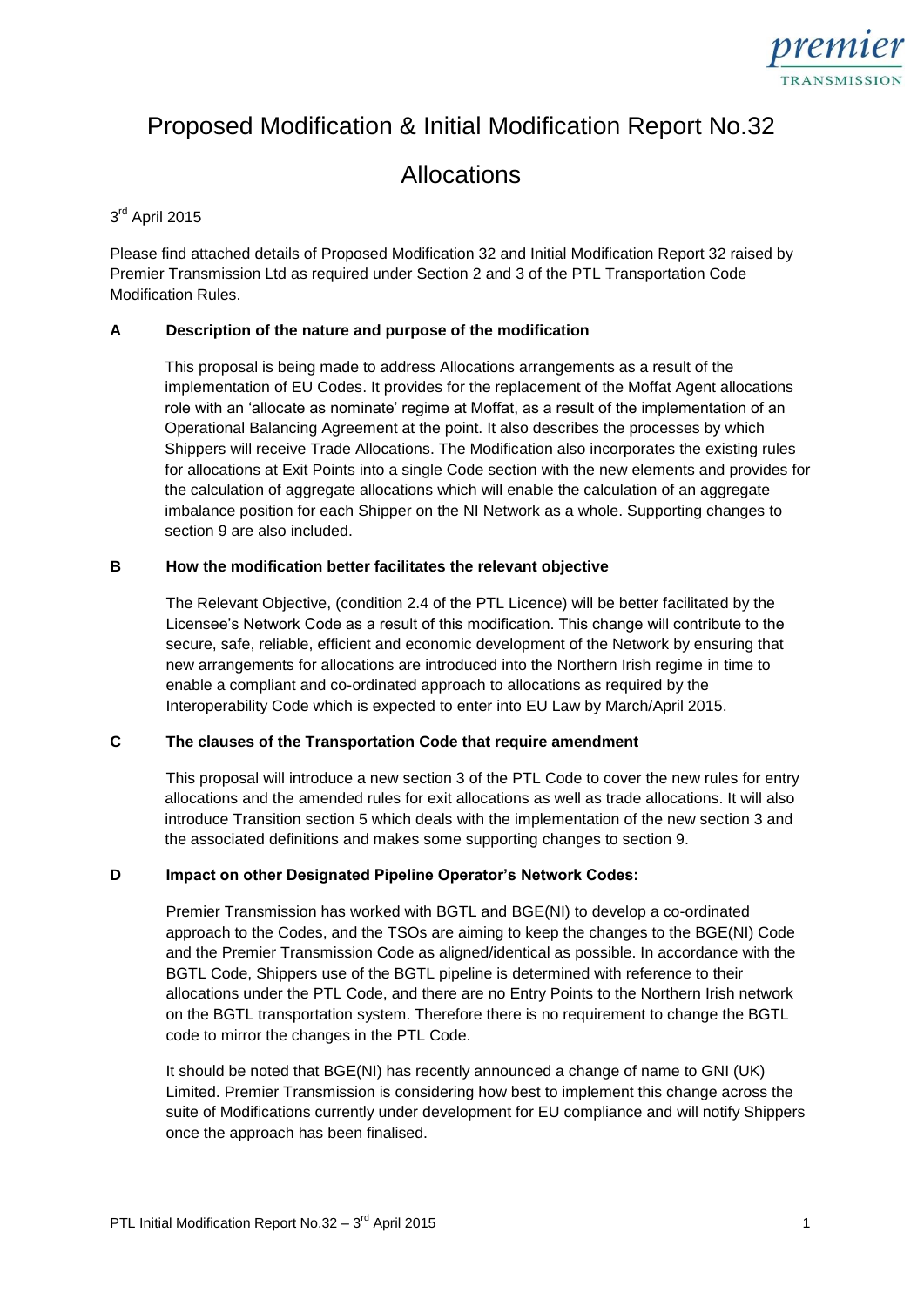# **E The date proposed for implementation**

PTL suggests that the proposed implementation date is  $8<sup>th</sup>$  July 2015

# **F How to Respond**

Please send responses no later than 5<sup>th</sup> May 2015 to:

Stephen English: Stephen.English@mutual-energy,com

Premier Transmission Limited First Floor, The Arena Building 85 Ormeau Road Belfast BT7 1SH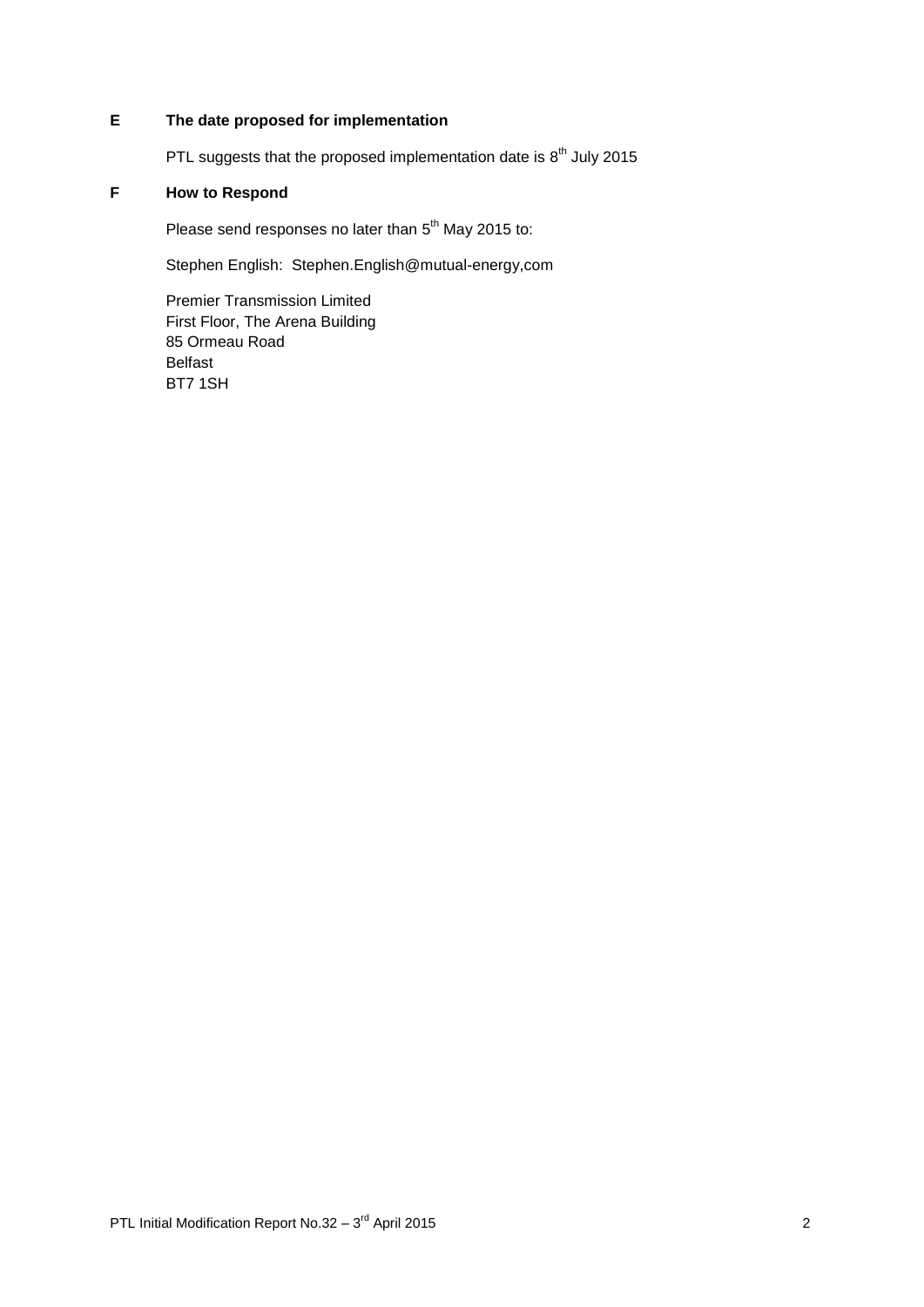# **G. Further Information on the Modification Proposal**

## **Introduction**

The text of this proposal has been developed following Industry Consultation on the draft Business Rules published on 3rd November 2014.

For IP Entry Allocations and Trade Allocations, the text is in line with the Business Rules.

For Exit Allocations, the text is again in line with the Business Rules. VRF Allocations are simplified relative to the current Code and text for the calculation of Aggregate NI Exit Allocations is included. The text concerning allocations at shared exit points and Shippers' allocation arrangements has been slightly simplified for clarity in places, and some section headings have also been re-phrased for clarity, but there are no changes to the fundamental principles of shared exit allocations.

It should be noted that the terms for the application of overrun charges at IP Entry Points are included in the CAM and Entry Exit Code Modification 28.

This proposal also contains revised text for section 9 to ensure that the allocations text is aligned with the details of how the measured quantities at entry and exit points are determined. This is unchanged for Exit Points, and section 9.2 contains amendments to reflect the introduction of the OBA arrangements.

## **Legal Text**

Please find below the full legal text for this Code Modification Proposal, set out in the following order:

| • Section $3$ – new text                             | 4  |
|------------------------------------------------------|----|
| • Section $9$ – revised text                         | 12 |
| • Section $T5$ – new text                            | 18 |
| • Appendix $1$ – additions, deletions and amendments | 20 |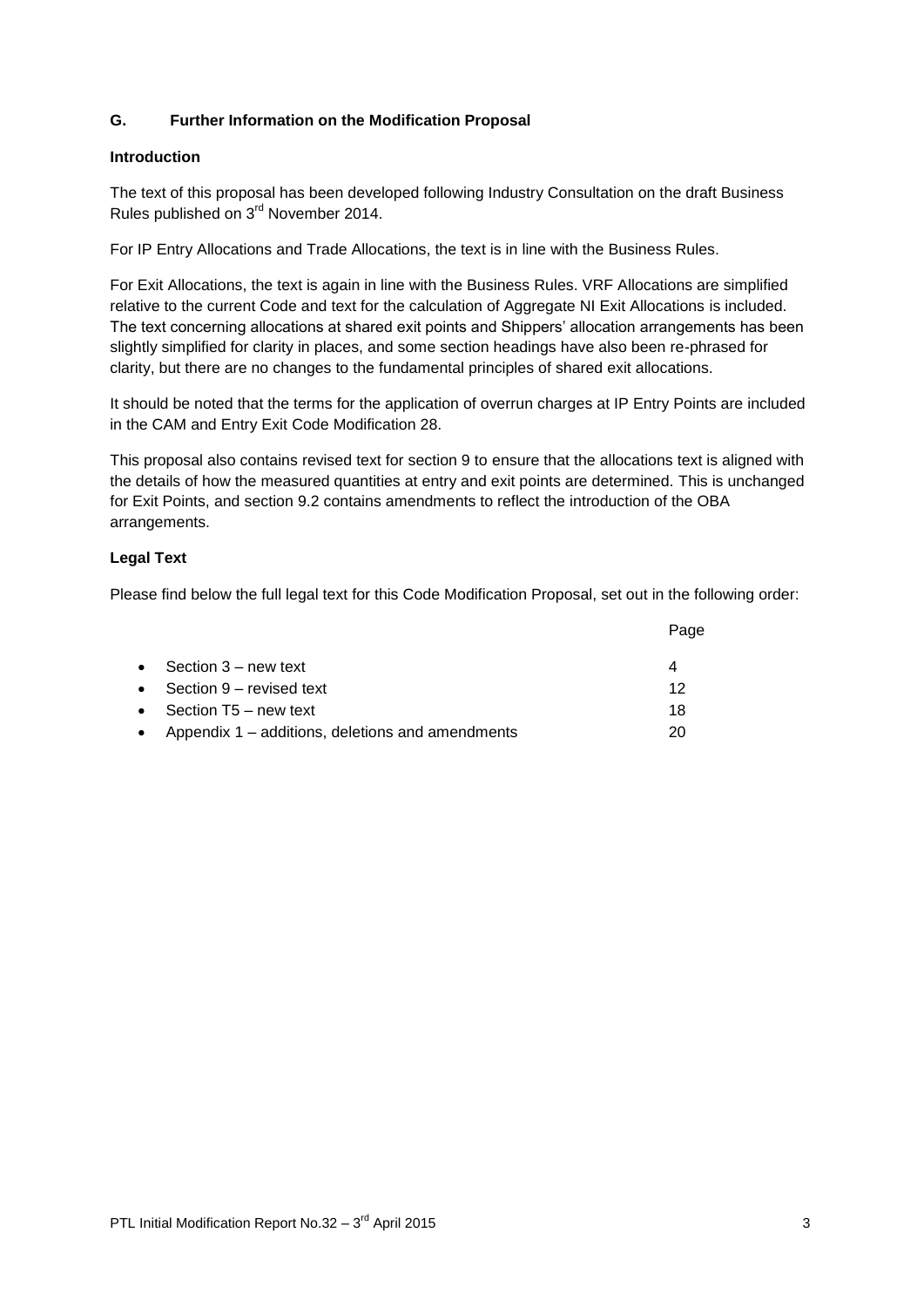*Replace section 3 with this revised section 3 to read as follows:*

## **3. ALLOCATIONS**

#### 3.1 **Introduction**

- 3.1.1 This section 3 provides for the determination of the quantities of gas treated as delivered to and offtaken from the Transportation System by each Shipper on each Day.
- 3.1.2 Premier Transmission shall:
	- (a) allocate the IP Entry Quantity and the Exit Quantity; and
	- (b) provide Trade Allocations;

to Shippers after the Gas Day in accordance with this section 3.

- 3.1.3 The IP Entry Quantity and the IP Measured Quantity are determined as a result of the operation of an OBA at an IP in accordance with section 9.2.1.
- 3.1.3 The Exit Quantity at an Exit Point is determined with reference to Measurement Equipment in accordance with sections 9.4 and 9.5.

## **3.2 IP Allocations - General**

- 3.2.1 In this Code:
	- (a) an **"IP Allocation"** is the quantity of gas allocated to a Shipper by Premier Transmission in respect of a Gas Flow Day, in accordance with this section 3, pursuant to a Shipper's IP Nomination;
	- (b) an **"IP Entry Allocation"** is an IP Allocation made pursuant to a Shipper's IP Entry Nomination;
	- (c) a **"VRF IP Exit Allocation"** is an IP Allocation made pursuant to a Shipper's VRF IP Exit Nomination;
	- (d) an **"OBA"** is an operational balancing agreement which is in place between BGE(UK) and the Adjacent Transporter at an IP pursuant to which (except on Non OBA Days) any Steering Difference is managed operationally;
	- (e) a **"Steering Difference"** is the difference between the net quantity of gas nominated by Shippers for flow at an IP and the IP Measured Quantity of gas at that IP in respect of a Day;
	- (f) an **"OBA Day"** is a Day on which, under the OBA, Shippers are allocated a quantity of gas in accordance with section 3.2.3 (which does not include any part of the Steering Difference);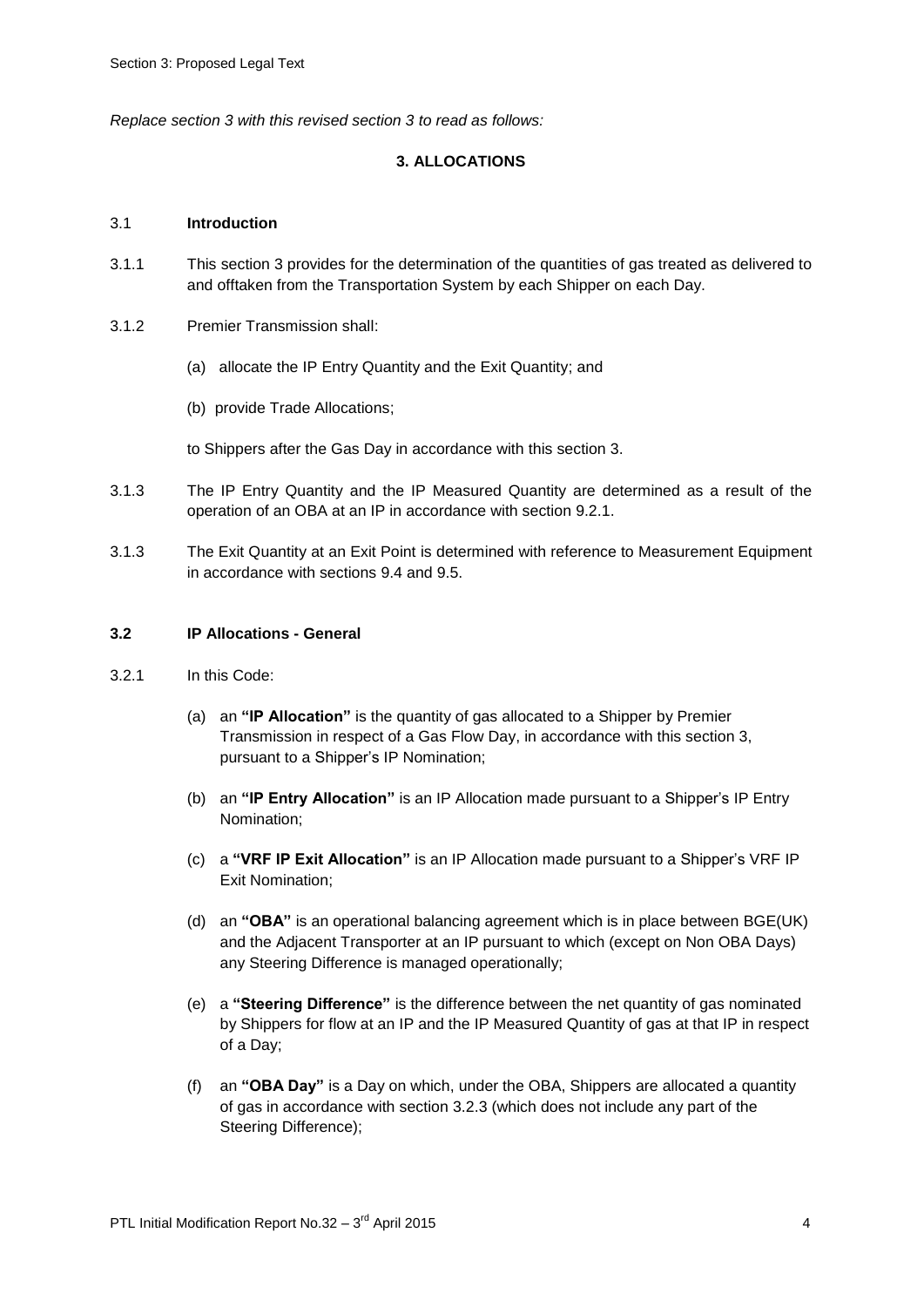- (g) a **"Non-OBA Day"** is a Day on which the whole of the IP Measured Quantity at an IP is allocated amongst Shippers in accordance with section 3.2.5;
- (h) the **"Aggregate VRF IP Exit Nominated Quantity"** is the sum of the IP Nominated Quantities in all Shippers' VRF IP Exit Nominations in respect of a Gas Flow Day at an IP.

## **Determination of IP Entry Allocations**

- 3.2.2 When determining IP Entry Allocations on an OBA Day, Premier Transmission shall apply the Prevailing IP Entry Allocation Rule.
- 3.2.3 The **"Prevailing IP Entry Allocation Rule"** is that, for each of a Shipper's IP Nominated Quantities in the Forward Flow Direction in respect of the Gas Flow Day, a Shipper's IP Entry Allocation shall be equal to the Shipper's IP Nominated Quantity in the Forward Flow Direction for that Gas Flow Day at that IP.
- 3.2.4 When determining IP Entry Allocations on a Non-OBA Day, Premier Transmission shall apply the Fallback IP Entry Allocation Rule.
- 3.2.5 The **"Fallback IP Entry Allocation Rule"** is that, for each of a Shipper's IP Nominated Quantities in the Forward Flow Direction in respect of the Gas Flow Day, a Shipper's IP Entry Allocation shall be determined as the IP Measured Quantity plus the Aggregate VRF IP Exit Nominated Quantity multiplied by the ratio of the total of the Shipper's IP Nominated Quantities (in the Forward Flow Direction) to the aggregate of all Shippers' IP Nominated Quantities (in the Forward Flow Direction) at that IP.
- 3.2.6 For the avoidance of doubt, the application of the Fallback IP Entry Allocation Rule in respect of an IP on the NI Network does not require or imply that the Fallback IP Entry Allocation Rule should be applied at any other point on the NI Network in respect of a Gas Flow Day.
- 3.2.7 Where the Fallback IP Entry Allocation Rule is to be applied, Premier Transmission shall notify Shippers by D+5.

#### **Determination of VRF IP Exit Allocations**

- 3.2.8 For each VRF IP Exit Nomination made by a Shipper in respect of a Gas Flow Day, a Shipper's VRF IP Exit Allocation shall be determined by Premier Transmission as being equal to the IP Nominated Quantity in respect of that VRF IP Exit Nomination.
- 3.2.9 For the avoidance of doubt, section 3.2.8 applies where Premier Transmission has revised VRF IP Exit Nominations in accordance with sections 2.7.11 to 2.7.13 and whether or not the VRF IP Exit Nominations were made in respect of an OBA Day or a Non-OBA Day.

## **3.3. Initial IP Entry Allocations, Final IP Entry Allocations, Initial VRF IP Exit Allocations and Final VRF IP Exit Allocations**

3.3.1 Premier Transmission shall determine and provide a Shipper with an initial IP Entry Allocation in respect of each IP Nominated Quantity in the Forward Flow Direction for a Day by the end of D+1 (**"Initial IP Entry Allocation"**).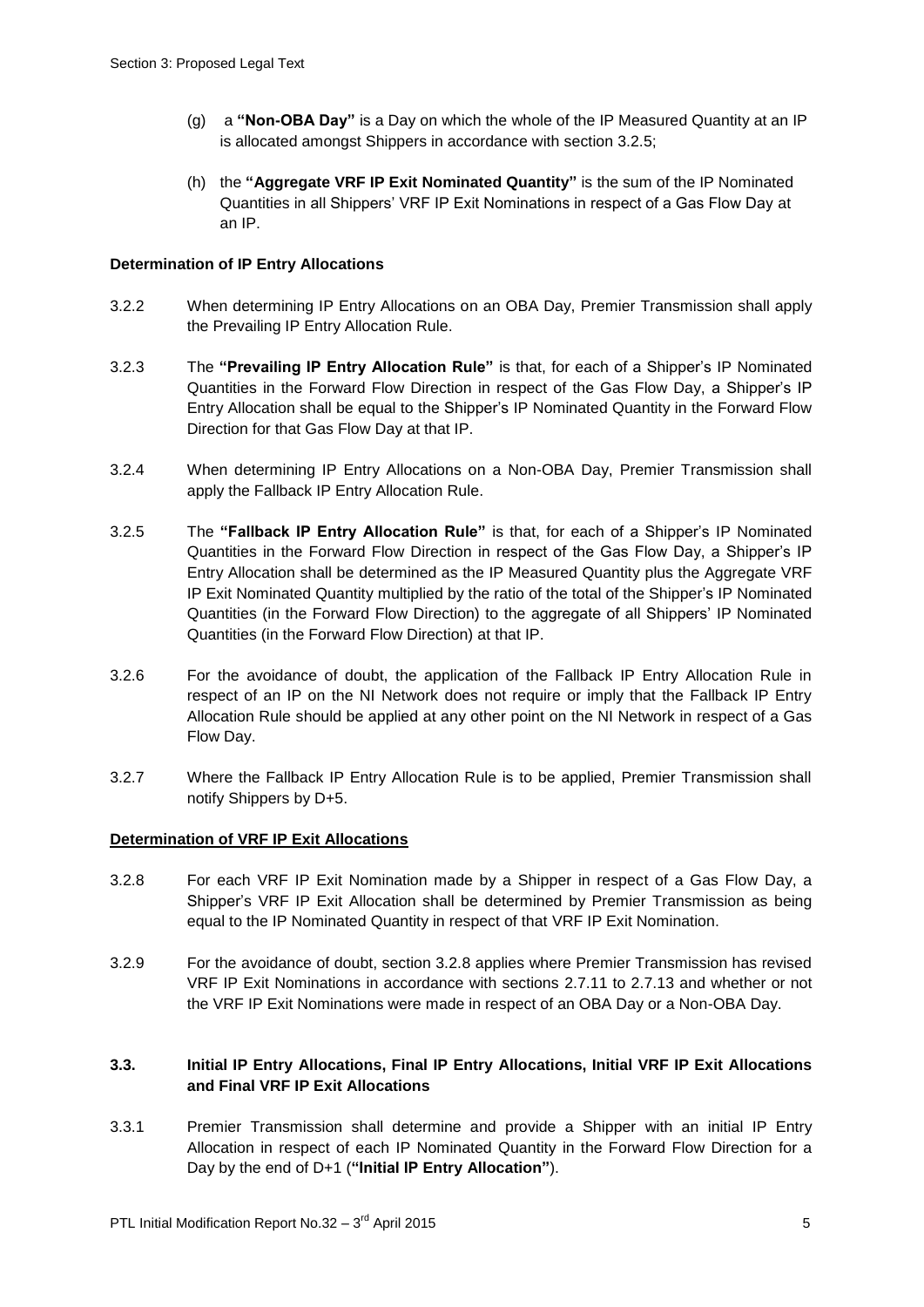- 3.3.2 Premier Transmission shall determine and provide a Shipper with a final IP Entry Allocation in respect of each IP Nominated Quantity in the Forward Flow Direction for a Day by the end of D+5 (**"Final IP Entry Allocation"**).
- 3.3.3 Premier Transmission shall determine and provide a Shipper with an initial VRF IP Exit Allocation in respect of each IP Nominated Quantity in the Reverse Flow Direction for a Day by the end of D+1 (**"Initial VRF IP Exit Allocation"**).
- 3.3.4 Premier Transmission shall determine and provide a Shipper with a final VRF IP Exit Allocation in respect of each IP Nominated Quantity in the Reverse Flow Direction for a Day by the end of D+5 (**"Final VRF IP Exit Allocation"**).
- 3.3.5 For the avoidance of doubt:
	- (a) there shall be no difference between Initial IP Entry Allocations and Final IP Entry Allocations unless they relate to a Non-OBA Day;
	- (b) there shall be no difference between Initial VRF IP Exit Allocations and Final VRF IP Exit Allocations.
- 3.3.6 A Shipper may not amend its Initial IP Entry Allocations or Initial VRF IP Exit Allocations.
- 3.3.7 Final IP Entry Allocations and Final VRF IP Exit Allocations shall, subject to section 9 *(Measurement and Testing)*, be binding upon a Shipper.

#### **3.4 Aggregate NI Entry Allocations**

- 3.4.1 In respect of a Gas Flow Day, Premier Transmission shall determine a Shippers' Aggregate NI Entry Allocation in accordance with this section 3.4.
- 3.4.2 A Shippers' **"Aggregate NI Entry Allocation"** in respect of a Gas Flow Day shall be determined as:

Aggregate NI Entry Allocation  $_D = \sum$  Final IP Entry Allocations  $_D + \sum$  Trade Buy Allocations  $_D$ 

where:

 $\Sigma$  Final IP Entry Allocations  $_D$  means the sum of a Shipper's Final IP Entry Allocations in respect of an IP and a Shipper's entry allocations at South North Interconnection Point determined under the BGE(UK) Code in respect of the Gas Flow Day; and

 $\sum$  Trade Buy Allocations  $_D$  means the sum of a Shipper's Trade Buy Allocations in respect of the Gas Flow Day determined in accordance with section 3.11.4(a).

- 3.4.3 For the avoidance of doubt, a Shipper's VRF IP Exit Allocations are included in the determination of a Shipper's Aggregate NI Exit Allocation in accordance with section 3.10.2 and are not included in the determination of a Shipper's Aggregate NI Entry Allocation.
- 3.4.4 Premier Transmission and the Downstream System Operator may exchange nominations information for the purposes of determining a Shipper's Aggregate NI Entry Allocation.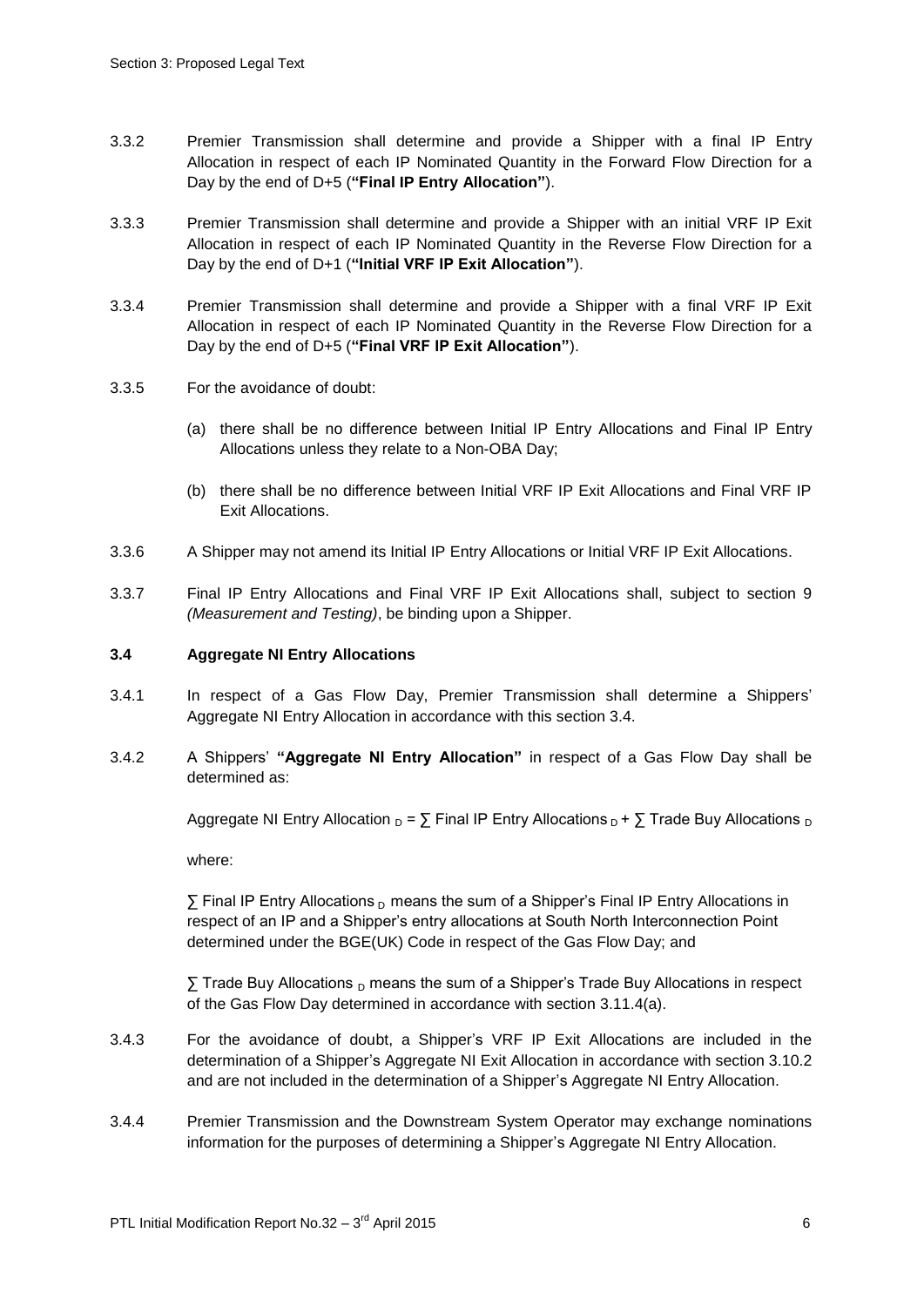3.4.5 Premier Transmission will provide a Shipper with its Aggregate NI Entry Allocation by the end of D+5.

## **3.5 Exit Allocations**

- 3.5.1 In this Code an **"Exit Allocation"** is the quantity of gas allocated to a Shipper by Premier Transmission in respect of a Gas Flow Day and an Exit Point, in accordance with this section 3, pursuant to a Shipper's Exit Nomination.
- 3.5.2 In respect of each Exit Point, Premier Transmission shall allocate the Exit Quantity among the Shippers who have submitted Exit Nominations in respect of that Exit Point for a Gas Flow Day and provide an initial Exit Allocation by the end of D+1 (**"Initial Exit Allocation"**).
- 3.5.3 Each Initial Exit Allocation shall become a final Exit Allocation:
	- (a) at an Exit Point other than Belfast Gas Exit Point No 1, subject to sections 3.5.5, 3.7 3.9 and 9.5, at 16:00 on D+5;
	- (b) at Belfast Gas Exit Point No 1, subject to sections 3.5.5, 3.7 and 9.5 at 16:00 on the fifth Business Day of the subsequent month **("M+5")**;

#### (**"Final Exit Allocation"**).

- 3.5.4 Final Exit Allocations shall, subject to section 9 *(Measurement and Testing),* be binding upon a Shipper.
- 3.5.5 An Initial Exit Allocation is subject to any adjustment which Premier Transmission reasonably determines is necessary in order to correct any error made in the application of section 3.6 of this Code.

#### **3.6 Pro-rata Exit Allocations**

3.6.1 Where two or more Shippers offtake gas at an Exit Point (a **"Shared Exit Point"**) a Shipper's Exit Allocation shall, subject to sections 3.7 and 3.8, be made in accordance with the formula set out below:

| SQe | $\equiv$ | Qe | $\mathsf{X}$ | SNQe |
|-----|----------|----|--------------|------|
|     |          |    |              | ANQe |
|     |          |    |              |      |

where:-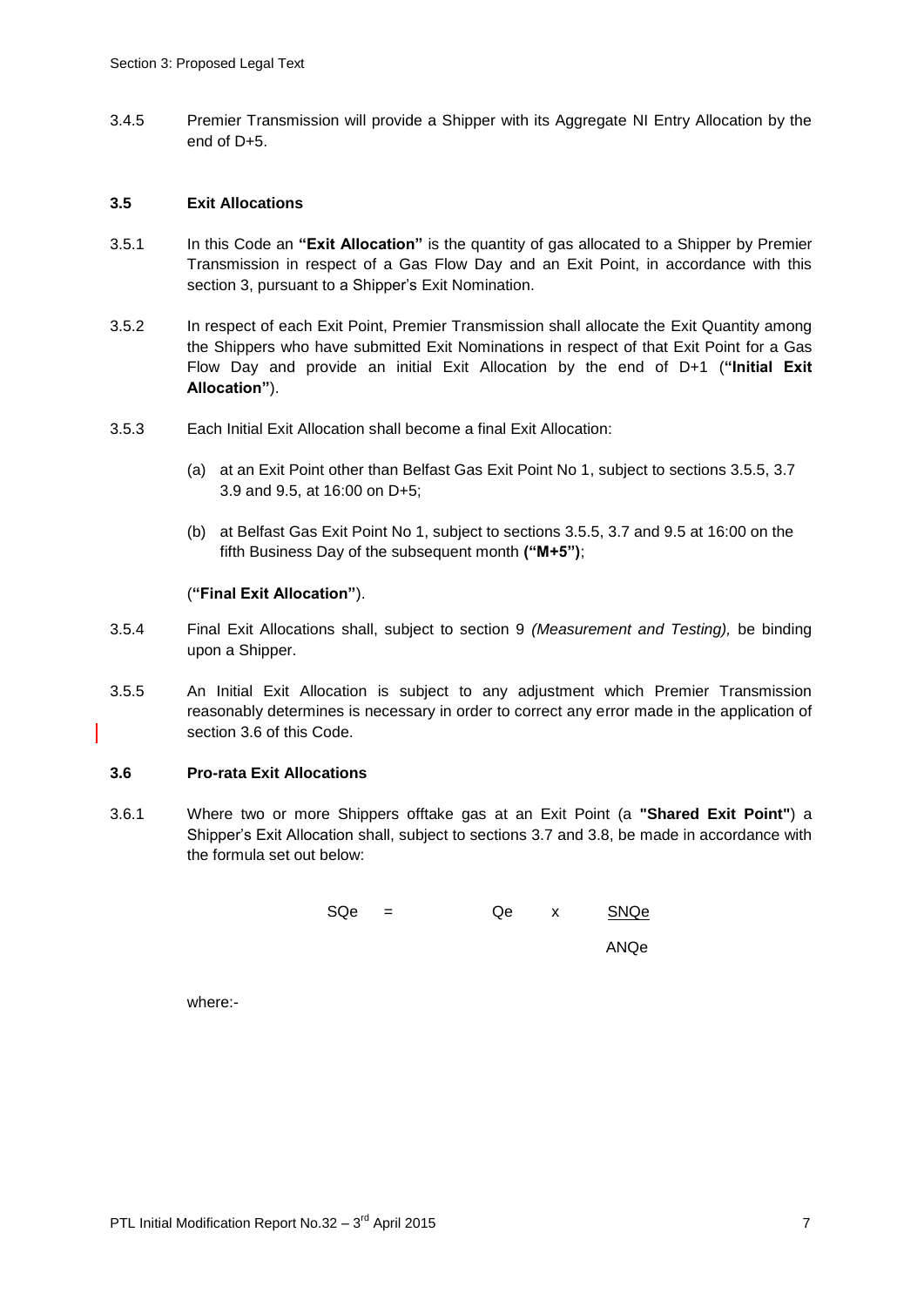- SQe = a Shipper's Exit Allocation on the Gas Flow Day at the Shared Exit Point;
- $Qe =$  the Exit Quantity on the Gas Flow Day at the Shared Exit Point;
- SNQe = the Shipper's Exit Nominated Quantity on the Gas Flow Day at the Shared Exit Point;
- ANQe = Aggregate Exit Nominated Quantities on the Gas Flow Day at the Shared Exit Point;

provided that, for the purposes of both SNQe and ANQe, on any Day on which no Shipper has an Exit Nominated Quantity or the Aggregate Exit Nominated Quantities are zero (0), each Shipper which has an Exit Point Registration in respect of the relevant Shared Exit Point shall be deemed to have an Exit Nominated Quantity of one (1) kWh.

3.6.2 Subject to section 3.9, where there is only one Shipper which has submitted an Exit Nomination in respect of an Exit Point on that Gas Flow Day, the whole of the Exit Quantity at such Exit Point shall be allocated to that Shipper in its Initial Exit Allocation.

#### **3.7 Exit Reallocations**

- 3.7.1 A change to Initial Exit Allocations at a Shared Exit Point in respect of a Day (a **"Reallocation"**) may be requested in accordance with this section 3.7.
- 3.7.2 Subject to section 3.9, a Reallocation may only be requested:
	- (a) at an Exit Point other than Belfast Gas Exit Point No 1;
		- (i) by all Shippers whose Exit Allocations would change as a result of any such Reallocation writing jointly to Premier Transmission; and
		- (ii) during the period between the commencement of D+1 and 16:00 hours on D+5;
	- (b) at Belfast Gas Exit Point No 1;
		- (i) by Phoenix on behalf of Shippers at Belfast Gas Exit Point No 1; and
		- (ii) during the period between the commencement of D+1 and 16:00 hours on M+5;
	- (c) once in respect of each Gas Flow Day unless the Exit Quantity is adjusted in accordance with section 9 *(Measurement and Testing)* in which case a further Reallocation may be requested.
- 3.7.3 A Reallocation shall be accepted by Premier Transmission only if:
	- (a) Premier Transmission is satisfied that the aggregate quantity of gas which would be allocated to such affected Shippers in respect of D, if section 3.6.1 were applied, is equal to the total quantity of gas which the affected Shippers have requested be reallocated; and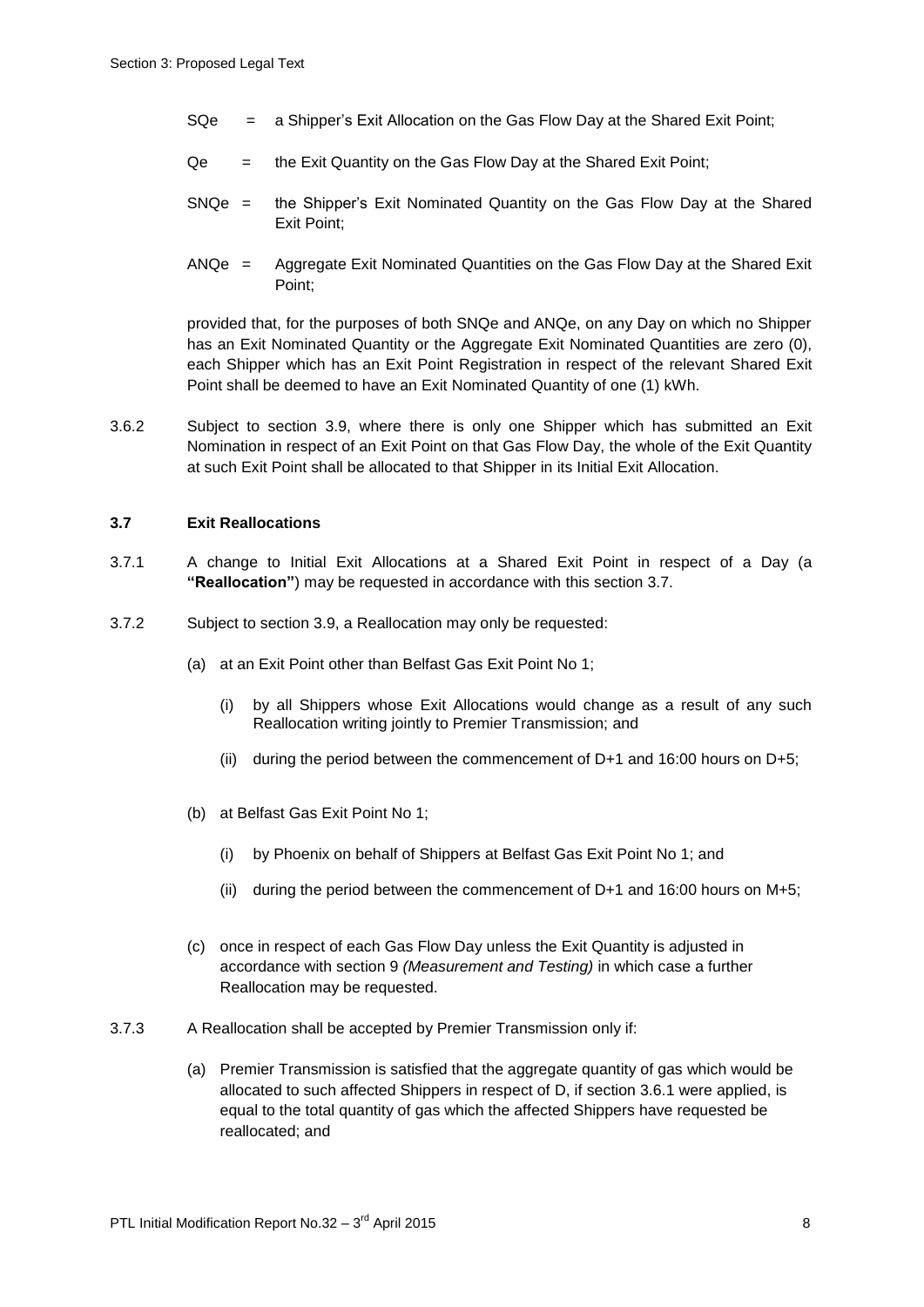- (b) in the case of a Reallocation of gas at Belfast Gas Exit Point No 3, Premier Transmission receives written approval from the Downstream System Operator of such Reallocation before 16:00 on D+5.
- 3.7.4 A Reallocation accepted in accordance with section 3.7.3 shall, subject to section 9 *(Measurement and Testing)*, become a Final Exit Allocation.
- 3.7.5 Shippers holding an Exit Point Registration in respect of Belfast Gas Exit Point No 1 authorise Premier Transmission to accept Reallocation requests at Belfast Gas Exit Point No 1 from Phoenix in accordance with section 3.7.2(b)(i).

## **3.8 Shippers' Allocation Arrangements at Shared Exit Points**

- 3.8.1 Any Shippers may enter into an agreement, subject to section 3.9, providing for the basis upon which the Exit Quantity at a Shared Exit Point shall be allocated among them after any Gas Flow Day and provide a summary of such agreement (a **"Shippers' Allocation Arrangement"**) to Premier Transmission in the Prescribed Form containing the information set out in section 3.8.3.
- 3.8.2 Premier Transmission shall, subject to sections 3.8.3 and 3.8.4, allocate the Exit Quantity in respect of a Shared Exit Point in accordance with the Shippers' Allocation Arrangement.
- 3.8.3 A Shippers' Allocation Arrangement shall:
	- (a) be a summary of an agreement which has as parties to it all and only those Shippers which have an Exit Point Registration in respect of the Exit Point in relation to which the relevant Shippers wish to agree a Shippers' Allocation Arrangement;
	- (b) be provided to Premier Transmission not later than twenty (20) Business Days before the Day in respect of which the relevant Shippers wish to agree an alternative allocation;
	- (c) be amended not more than 3 times in any Gas Year other than to the extent necessary to comply with (a) above; and
	- (d) provide for the allocation of a quantity of gas in respect of a Day equal to the Exit Quantity in respect of the Shared Exit Point by one of the following methods:
		- (i) the allocation of a stated percentage of the Exit Quantity in respect of the Shared Exit Point to each party to the agreement to which the Shippers' Allocation Arrangement relates such that 100% of the Exit Quantity is allocated;
		- (ii) the allocation of a stated quantity, firstly to one party to the agreement to which the Shippers' Allocation Arrangement relates (to the extent that the Exit Quantity in respect of the Shared Exit Point exceeds that quantity), secondly to another party to the agreement to which the Shippers' Allocation Arrangement relates (to the extent that the Exit Quantity in respect of the Shared Exit Point exceeds that quantity) and so on with all of any balance being allocated to a specified Shipper; or
		- (iii) the allocation of a quantity, firstly equal to a Shipper's Exit Nominated Quantity (to the extent that the Exit Quantity in respect of the Shared Exit Point exceeds that quantity), secondly equal to a Shipper's Exit Nominated Quantity (to the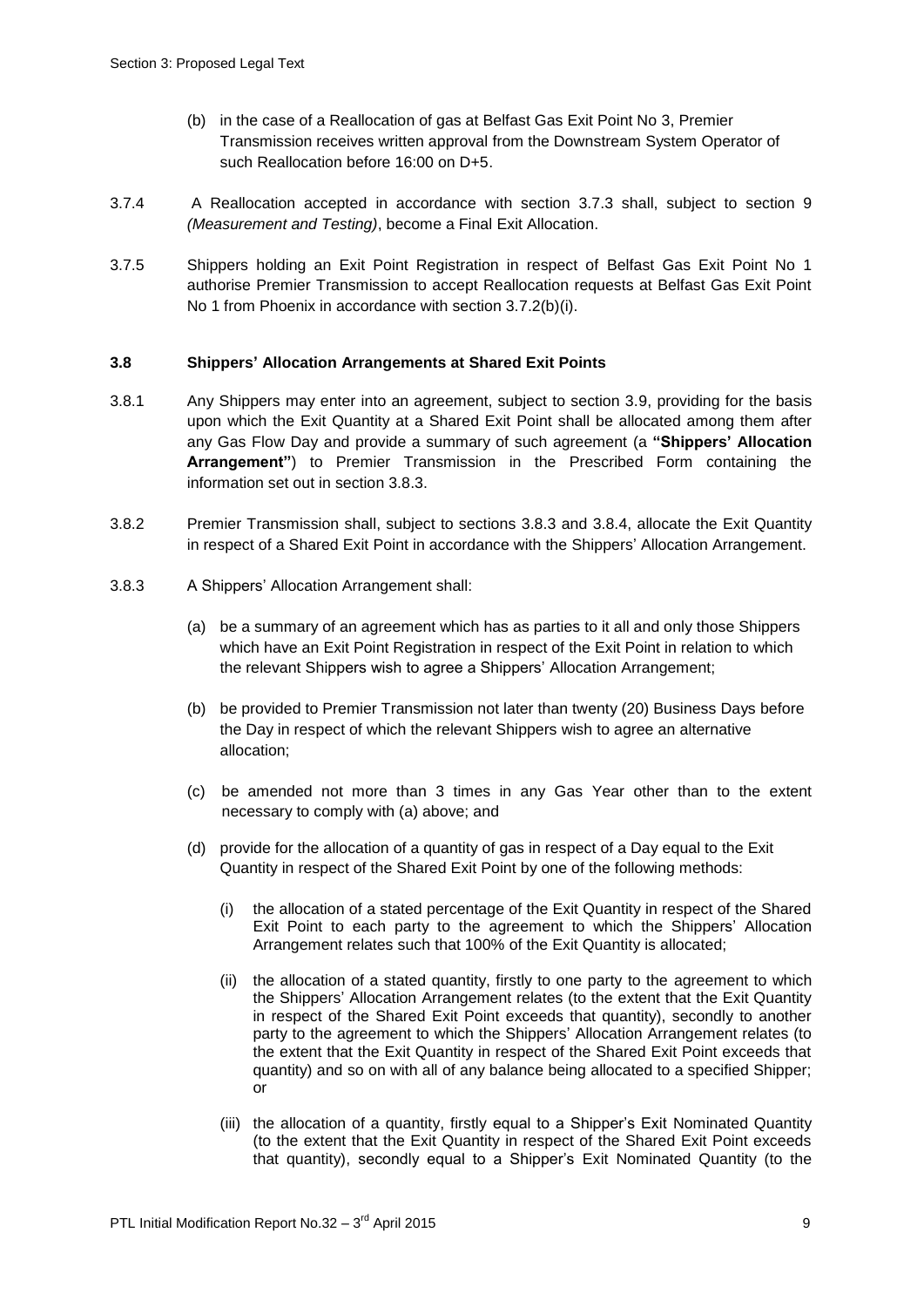extent that the Exit Quantity in respect of the Shared Exit Point exceeds that quantity) and so on with all of any balance being allocated to a specified Shipper.

3.8.4 Subject to 3.9, if a Shippers' Allocation Arrangement relates to the allocation of gas at Belfast Gas Exit Point No 2 and/or Belfast Gas Exit Point No 3, Premier Transmission shall only allocate the Exit Quantity at Belfast Gas Exit Point No 2 and/or Belfast Gas Exit Point No 3 in accordance with the Shippers' Allocation Arrangement if Premier Transmission receives written approval from the Downstream System Operator of such Shippers' Allocation Arrangement.

## **3.9 Allocations at Belfast Gas Exit Point No 2 and Belfast Gas Exit Point No 3**

- 3.9.1 Notwithstanding that Premier Transmission, in accordance with section 3.5, shall make Initial Exit Allocations and Final Exit Allocations to Shippers at Belfast Gas Exit Point No 2 and, Belfast Gas Exit Point No 3, these shall be for information purposes only. For the purposes of PS Code Charges and Emergencies the Downstream System Operator shall allocate quantities of gas to Shippers exiting the PTL System at Belfast Gas Exit Point No 2 and, Belfast Gas Exit Point No 3 under the BGE(UK) Code in accordance with the NINOA.
- 3.9.2 In the event that the Downstream System Operator does not allocate quantities of gas to Shippers exiting the PTL System at Belfast Gas Exit Point No 2 and/or Belfast Gas Exit Point No 3, Premier Transmission shall allocate quantities of gas to such Shippers under section 3 in respect of the PTL System.

## **3.10 Aggregate NI Exit Allocations**

- 3.10.1 In respect of a Gas Flow Day, Premier Transmission shall determine a Shipper's Aggregate NI Exit Allocation in accordance with this section 3.10.
- 3.10.2 A Shipper's **"Aggregate NI Exit Allocation"** in respect of a Gas Flow Day shall be determined as:

Aggregate NI Exit Allocation  $_D$  =  $\sum$  Final Exit Allocations  $_D$  +  $\sum$  Final VRF IP Exit Allocations  $_D$  +  $\Sigma$  Trade Sell Allocations  $_D$ 

where:

 $\Sigma$  Final Exit Allocations  $_D$  means the sum of a Shipper's Final Exit Allocations in respect of every Exit Point and a Shipper's final exit allocations in respect of every exit point determined under the BGE(UK) Code in respect of the Gas Flow Day;

 $\overline{y}$  Final VRF IP Exit Allocations <sub>D</sub> means the sum of a Shipper's VRF IP Exit Allocations in respect of an IP and a Shipper's VRF exit allocations in respect of South North Interconnection Point determined under the BGE(UK) Code in respect of the Gas Flow Day; and

 $\Sigma$  Trade Sell Allocations  $_D$  means the sum of a Shipper's Trade Sell Allocations in respect of the Gas Flow Day determined in accordance with section 3.11.4(b).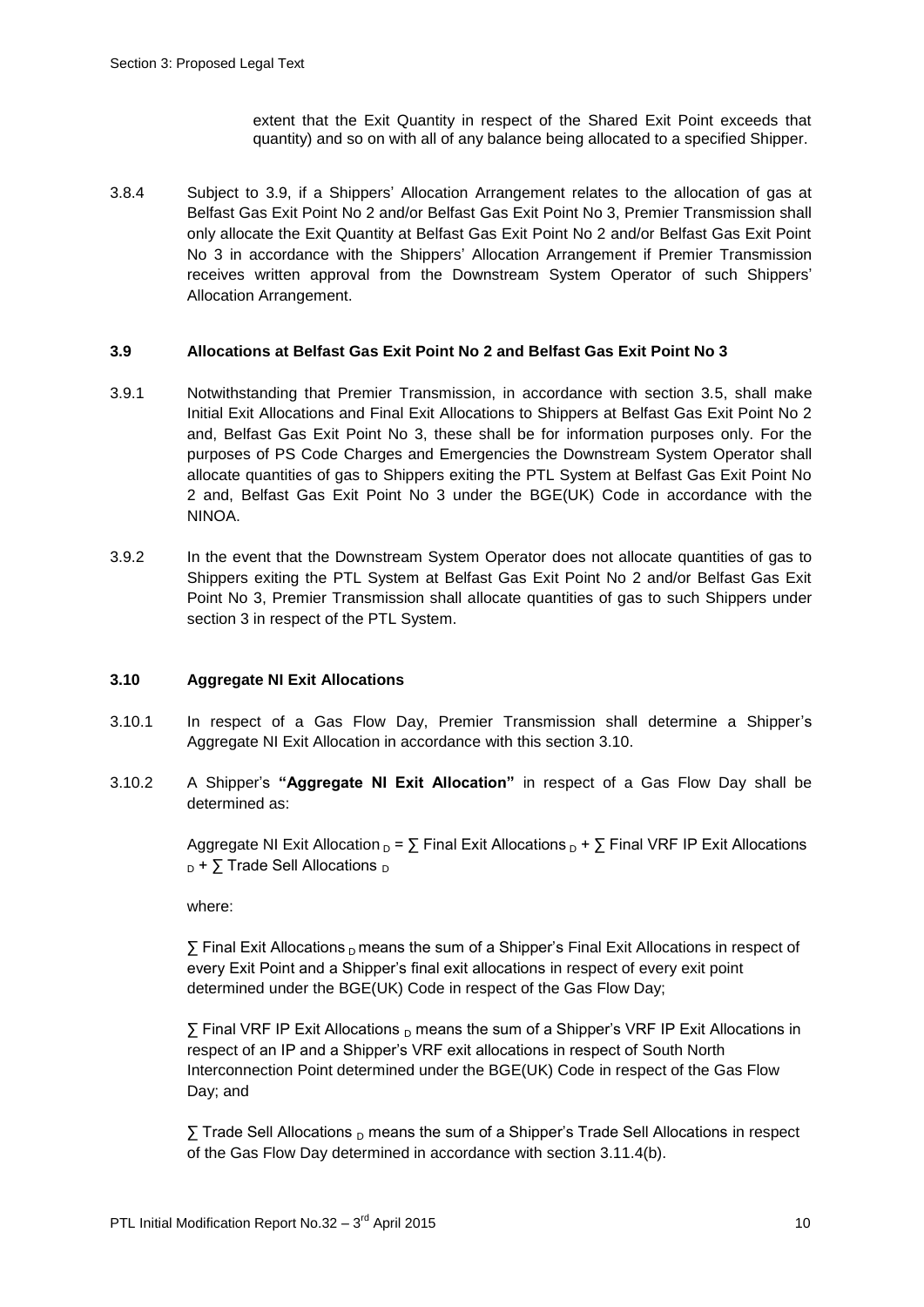- 3.10.3 Premier Transmission and the Downstream System Operator may exchange nominations information for the purposes of determining a Shipper's Aggregate NI Exit Allocation.
- 3.10.4 Premier Transmission will provide a Shipper with its' Aggregate NI Exit Allocation by the end of M+5.

# **3.11 Trade Allocation Rules**

- 3.11.1 A **"Trade Allocation"** is the quantity of gas allocated to a Shipper pursuant to a Trade Nomination, and may be either a Trade Buy Allocation or a Trade Sell Allocation.
- 3.11.2 Premier Transmission shall provide Trade Allocations to each Shipper by D+5.
- 3.11.3 The quantity of gas allocated to each Shipper pursuant to a Confirmed Trade Nomination shall be determined by Premier Transmission as being equal to the Confirmed Trade Quantity.
- 3.11.4 Where a Shipper and its Trading Counterparty have been allocated Confirmed Trade Quantities:
	- (a) the Shipper which made the Trade Buy Nomination will be allocated the Confirmed Trade Quantity as a **"Trade Buy Allocation"**; and
	- (b) the Shipper which made the Trade Sell Nomination will be allocated the Confirmed Trade Quantity as a **"Trade Sell Allocation"**.
- 3.11.5 For the avoidance of doubt, in respect of a Gas Flow Day:
	- (a) a Trade Buy Allocation will be included in a Shipper's Aggregate NI Entry Allocation in accordance with section 3.4; and
	- (b) a Trade Sell Allocation will be included in a Shipper's Aggregate NI Exit Allocation in accordance with section 3.10 .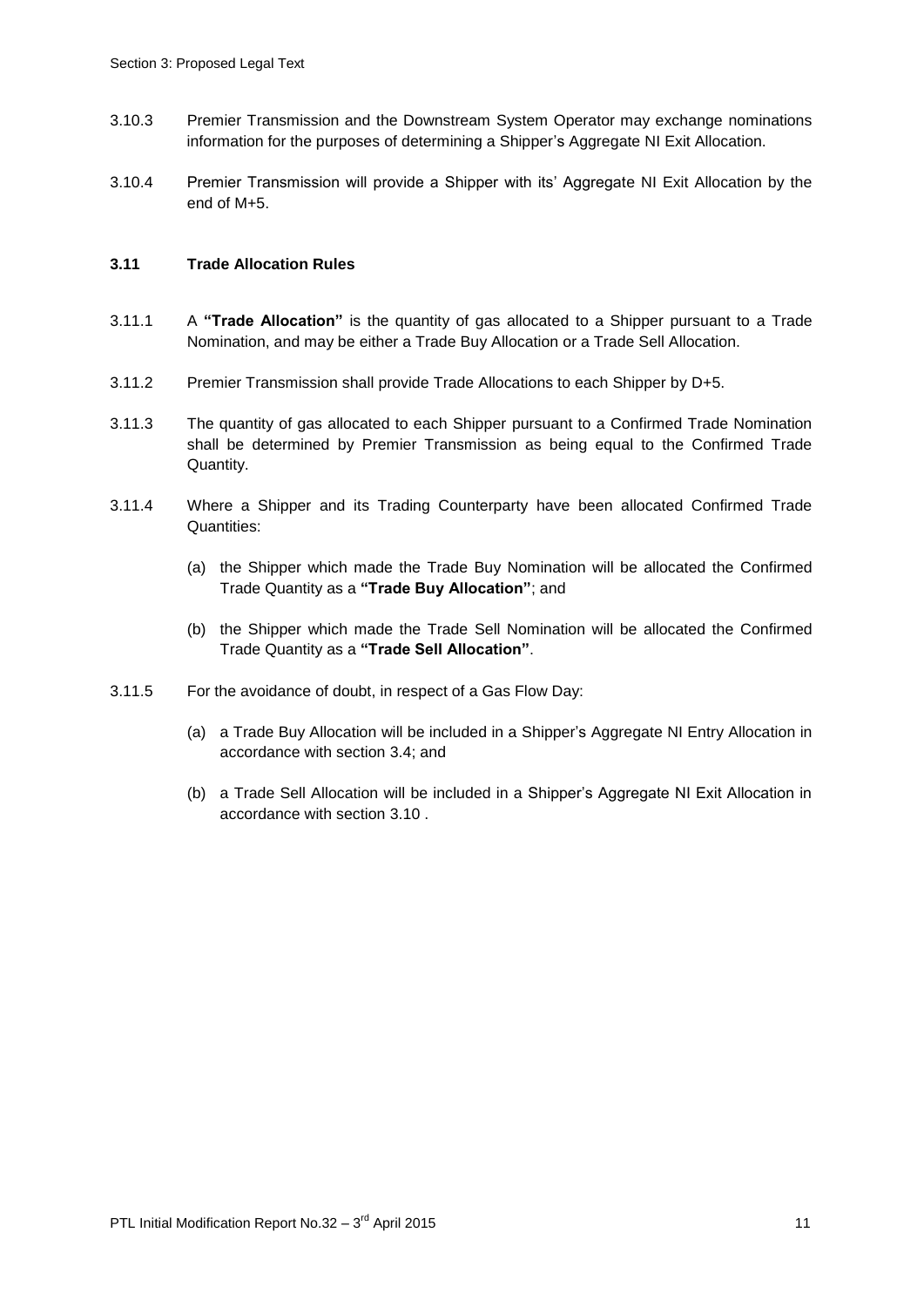*Replace section 9 with this revised section 9 to read as follows:*

## **9. MEASUREMENT AND TESTING**

## **9.1 Introduction and Definitions**

- 9.1.1 For the purposes of this Code:
	- (a) the Measurement Equipment at the Moffat Entry Point is owned, read and validated by National Grid who provide measurement information to BGE (UK);
	- (b) the Measurement Equipment at the Stranraer Exit Point is owned and validated by National Grid and Premier Transmission reads such equipment;
	- (c) the Measurement Equipment at the Ballylumford Exit Point is owned, read and validated by Premier Transmission;
	- (d) the Measurement Equipment at the Belfast Network Exit Point is owned and validated by Belfast Gas. Premier Transmission reads such equipment in accordance with the Belfast Metering Agreement. Premier Transmission agrees that it will not agree to amend the Belfast Metering Agreement without first consulting with the Authority and Shippers;
	- (e) the Measurement Equipment at the Carrickfergus Connected Systems Point and the Lisburn Exit Point is owned and validated by the Downstream System Operator: Premier Transmission reads such equipment in accordance with the NINOA.
- 9.1.2 In this Code:
	- (a) "**Adjusted Final Allocation at Exit**" is any adjustment in accordance with section 9.6;
	- (b) **"Measurement Equipment"** is the measurement, metering, sampling, analysis and other equipment installed from time to time at the Moffat Entry Point or at an Exit Point;
	- (c) **"Permitted Range"** means any inaccuracy in the Measurement Equipment at the Moffat Entry Point and at each Exit Point which in all steady-state flow conditions does not exceed 1.1 per cent over the range of 20-100 per cent of the maximum Flow Rate for which the Metering Equipment is designed calculated using the method specified in ISO 5167/5168 for the determination of uncertainties of the measurement of those volume flow rates which are used to compute Flow Rates;
	- (d) **"validate"** means to determine by checking tolerances the validity of the reading of a meter.

## **Moffat Entry Point**

#### **9.2 IP Entry Quantity at the Moffat Entry Point**

9.2.1 The quantity of gas determined to have been delivered to the Transportation System at an IP (the **"IP Entry Quantity")** shall, subject to section 9.3: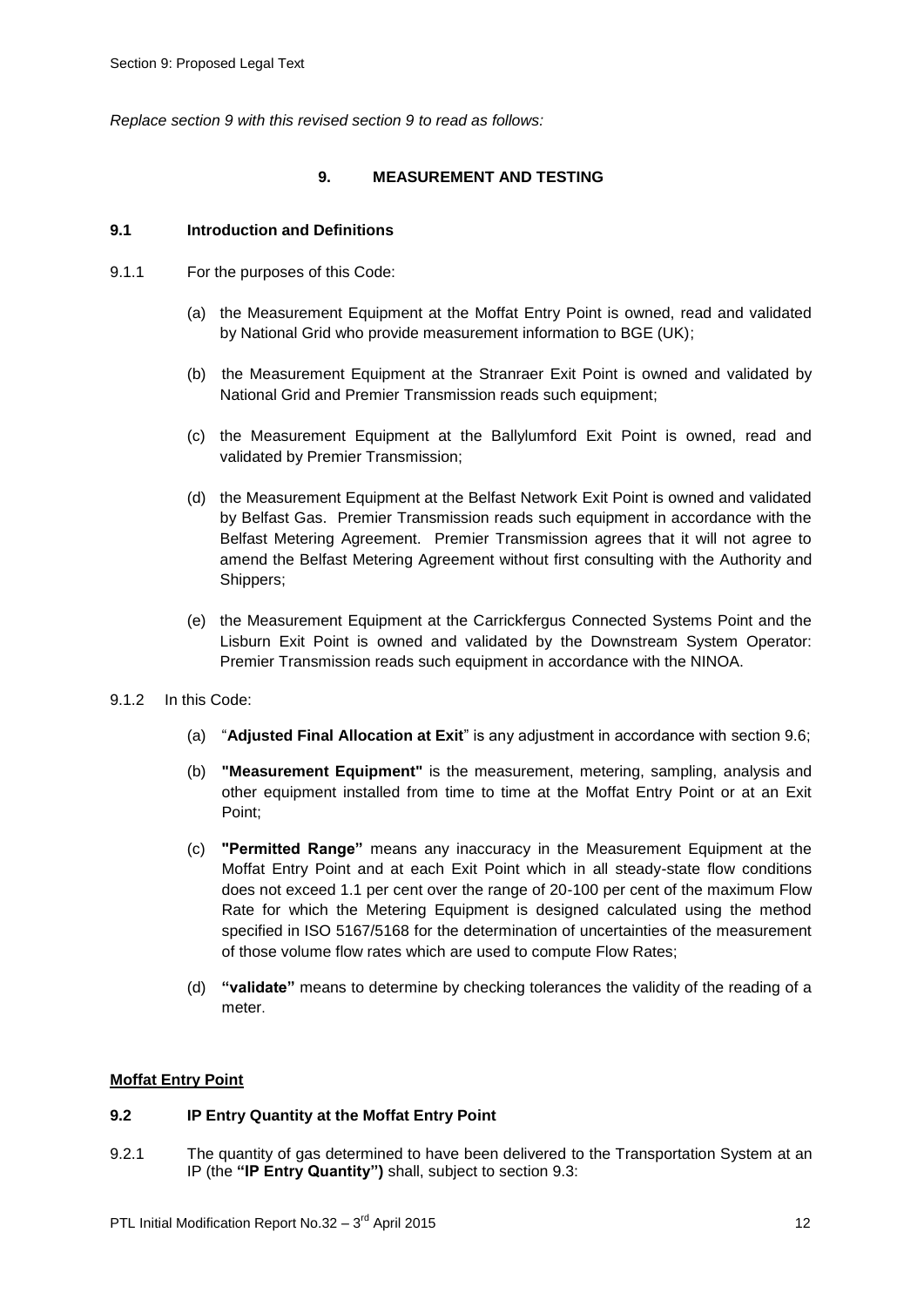- (a) in respect of an OBA Day, be the sum of all Shippers' IP Nominated Quantities in respect of an IP;
- (b) in respect of a Non-OBA Day, be the IP Measured Quantity notified by BGE(UK) pursuant to the Tripartite Agreement.
- 9.2.2 In the absence of the provision by BGE(UK) of an IP Measured Quantity in accordance with section 9.2.1(b), the IP Measured Quantity shall be a quantity determined by Premier Transmission:
	- (a) using appropriate gas engineering technology; or
	- (b) relying on written evidence of such quantities presented by a Shipper before 16:00 on D+5.

## **9.3 Adjustment to the Initial IP Entry Allocation at the Moffat Entry Point**

9.3.1 In relation to a Non-OBA Day, if Premier Transmission reasonably determines that there has been an error in the allocation of the IP Measured Quantity determined to have been delivered at the an IP as a result of the incorrect application of section 3.2, Premier Transmission shall correctly apply section 3.2 to such quantity and any affected Final IP Entry Allocation shall be adjusted accordingly by no later than M+5.

## **Exit Points**

#### **9.4 Exit Quantity at an Exit Point**

- 9.4.1 The quantity of gas delivered at:
	- (a) the Stranraer Exit Point shall, subject to section 9.5, be determined by Premier Transmission using readings taken from the Measurement Equipment at that Exit Point;
	- (b) the Ballylumford Exit Point shall, subject to section 9.5, be determined by Premier Transmission using readings taken from the Measurement Equipment at that Exit Point;
	- (c) Belfast Gas Exit Point No 1 shall, subject to section 9.5, be determined by Premier Transmission in accordance with the Belfast Metering Agreement and the NINOA;
	- (d) Belfast Gas Exit Point No 2 and Belfast Gas Exit Point No 3 shall, subject to sections 9.5 and 9.12, be determined by Premier Transmission in accordance with the NINOA,

(in each case an "**Exit Quantity**").

#### **9.5 Adjustment to the Exit Quantity at an Exit Point**

9.5.1 If it is determined by Premier Transmission that the Measurement Equipment at an Exit Point or a NI Network Exit Point has registered beyond the Permitted Range (whether under or over recording the quantity of gas offtaken), the Measurement Equipment at that Exit Point shall be assumed to have registered beyond the Permitted Range during the latter half of the period since it was last validated except where it is proven that the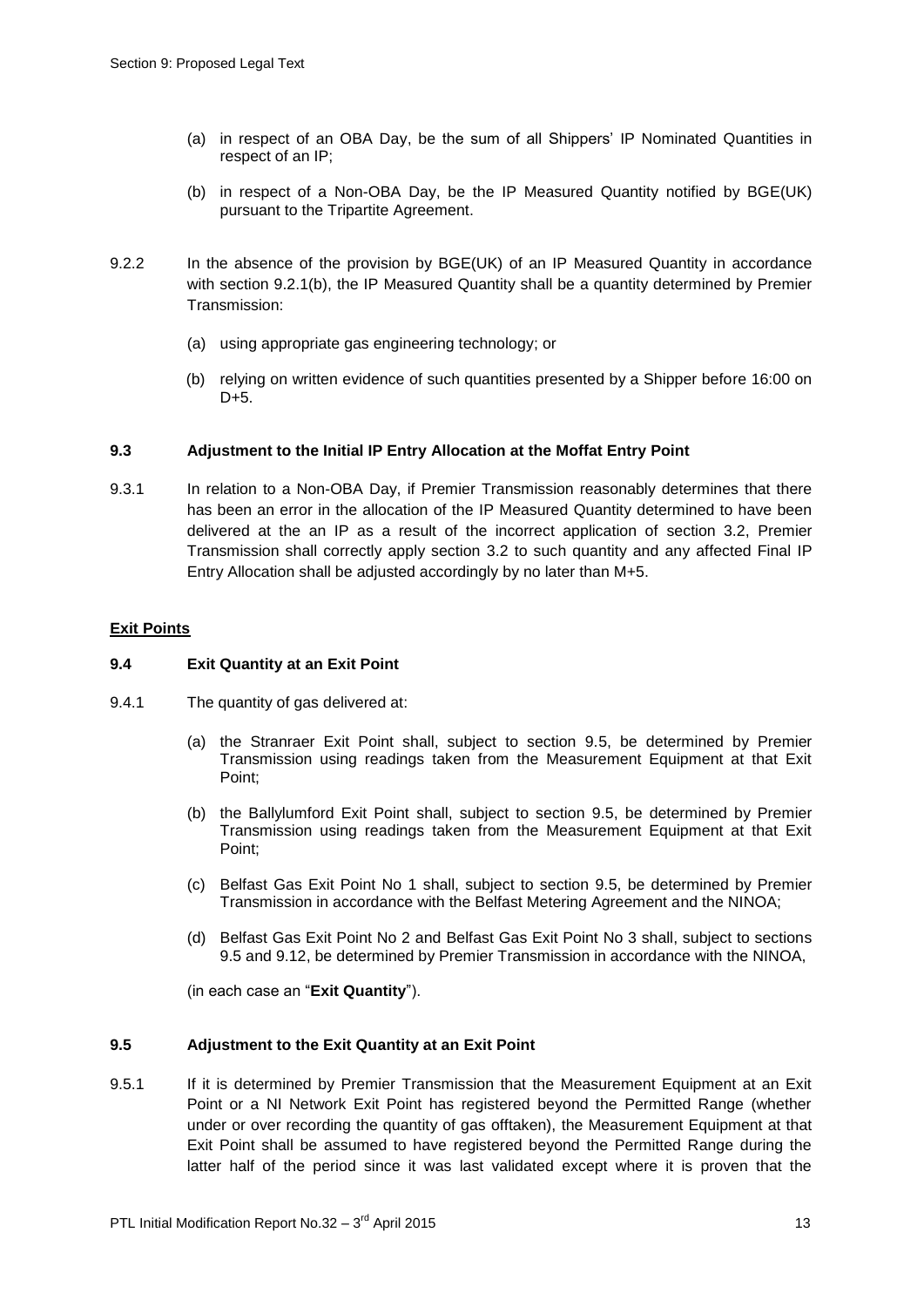Measurement Equipment began to register beyond the Permitted Range on some other date, in which case this date shall be taken.

- 9.5.2 A Final Exit Allocation shall, subject to section 9.12, be adjusted in respect of any Day (an "**Exit Point Adjustment Day**") as set out below if:
	- (a) it is determined by Premier Transmission or in accordance with the Belfast Metering Agreement or the NINOA that the Measurement Equipment at an Exit Point has registered beyond the Permitted Range in accordance with section 9.5.1 (such amount beyond the Permitted Range being known as an "**Exit Point Adjustment Quantity**"); or
	- (b) Premier Transmission reasonably determines that there has been an error in the allocation of the Exit Quantity determined to have been delivered at any Exit Point as a result of the incorrect application of sections 3.5, 3.6 or 3.7; or
	- (c) Premier Transmission shall, before 16:00 hours on D+5, deem a quantity to have flowed in accordance with section 9.8.
- 9.5.3 In the case of an Exit Point Adjustment Quantity arising in accordance with section 9.5.2 (a) where any Final Exit Allocation had been carried out in accordance with section 3.5or 3.7 the Final Exit Allocation shall be adjusted by applying to the aggregate of the Exit Quantity and the Exit Point Adjustment Quantity, whichever of section 3.5or 3.7 was previously applied.
- 9.5.4 In the case of an Exit Point Adjustment Quantity arising in accordance with section 9.5.2 (a) where any Final Exit Allocation had been carried out in accordance with section 3.6 the Final Exit Allocation shall be adjusted as follows:
	- (a) in the case of a Shared Exit Point from which there has been more than one Shipper offtaking gas on any Exit Point Adjustment Day, by allocating the Exit Point Adjustment Quantity to those Shippers pro rata to the proportion in which gas was allocated to those Shippers by the Final Exit Allocation before the adjustment is made;
	- (b) in the case of an Exit Point where there has been only one Shipper offtaking gas on any Exit Point Adjustment Day, by allocating all of the Exit Point Adjustment Quantity to the Shipper.
- 9.5.5 In the case of it being determined that there has been an error in the allocation of the Exit Quantity in accordance with section 9.5.2 (b) or Premier Transmission shall deem a quantity to have flowed as referred to in section 9.5.2 (c) the Exit Quantity shall be correctly allocated in accordance with whichever of sections 3.5, 3.6 or 3.7 was previously applied.

#### **9.6 Adjustment of charges**

- 9.6.1 If there is an Adjusted Final Allocation at Exit Premier Transmission shall, subject to section 9.12:
	- (a) allocate the Adjusted Monthly Charge in accordance with the Adjusted Final Allocation at Exit in respect of the Exit Point Adjustment Day;
	- (b) recalculate any PS Transmission Amounts and/or any PS Code Charges which it has made in respect of the Exit Point Adjustment Day on the basis that gas is deemed to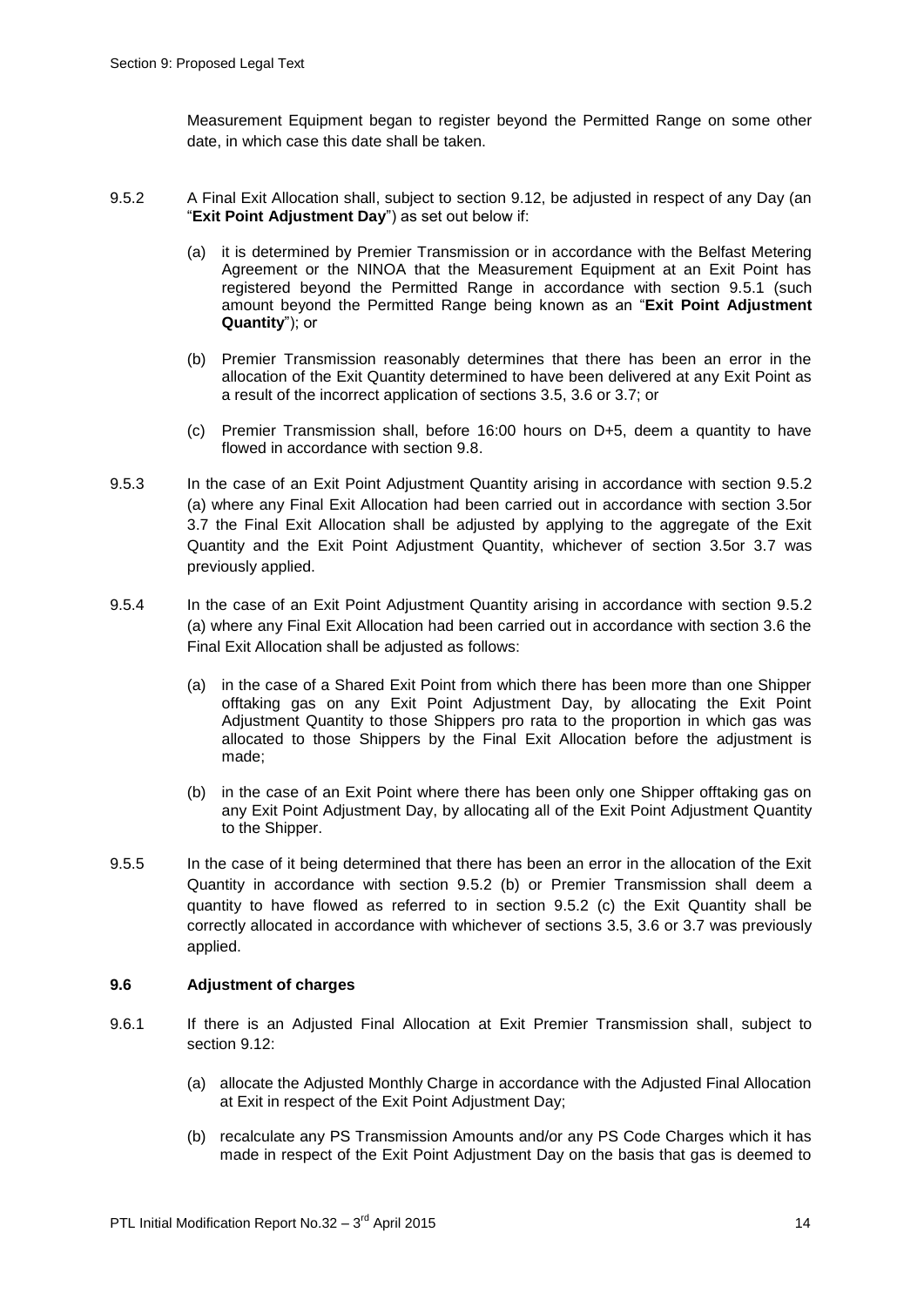have been allocated in accordance with the Adjusted Final Allocation at Exit in respect of the Exit Point Adjustment Day; and

(c) recover any under payment from and repay any overpayment to the Shippers accordingly in the next invoice issued to the Shipper following such recalculation.

## **9.7 Validation of Exit Point Measurement Equipment**

- 9.7.1 Premier Transmission shall:
	- (a) request National Grid to validate the Measurement Equipment at the Stranraer Exit Point at least once in each Gas Year;
	- (b) validate the Measurement Equipment at the Ballylumford Exit Point at least once in each Gas Year;
	- (c) require that the Measurement Equipment at the Belfast Network Exit Point is validated in accordance with the Belfast Metering Agreement at least once in each Gas Year;
	- (d) require that the Measurement Equipment at the Carrickfergus Connected Systems Point and Lisburn Exit Point is validated in accordance with the NINOA.
- 9.7.2 A Shipper may at any time request a validation of the Measurement Equipment at any Exit Point or NI Network Exit Point in respect of which it has an Exit Point Registration in which case Premier Transmission shall use its reasonable endeavours to ensure that such validation shall be carried out as soon as reasonably practicable.
- 9.7.3 Each Shipper agrees and acknowledges that all costs and expenses incurred in connection with any validation in accordance with section 9.7.2 shall, if it is found that the accuracy of the Measurement Equipment is within the Permitted Range, be borne by the Shipper which requested the validation of the Measurement Equipment.
- 9.7.4 If a validation, in accordance with this section 9, determines that the Measurement Equipment at an Exit Point or NI Network Exit Point registered beyond the Permitted Range the Measurement Equipment shall be adjusted or replaced, as necessary, to read within the Permitted Range and centrally and accurately where this is technically possible with the existing Measurement Equipment.
- 9.7.5 Any validation of the Measurement Equipment at an Exit Point or NI Network Exit Point shall be conducted by or on behalf of Premier Transmission. Premier Transmission shall give reasonable advance notice of such validation to any Shipper which requested it and shall use its reasonable endeavours to ensure that such Shipper shall be entitled to be present.
- 9.7.6 Premier Transmission shall provide a report of the validation to such Shipper within ten (10) Business Days of the validation stating the results of the validation. Such validation shall be binding on both Premier Transmission and such Shipper (even if the Shipper does not attend) unless Premier Transmission or such Shipper disputes the validation within fifteen (15) Business Days after such validation. In the event that such dispute is not resolved within a further fifteen (15) Business Days Premier Transmission or such Shipper may refer the matter to an Expert for Expert Determination.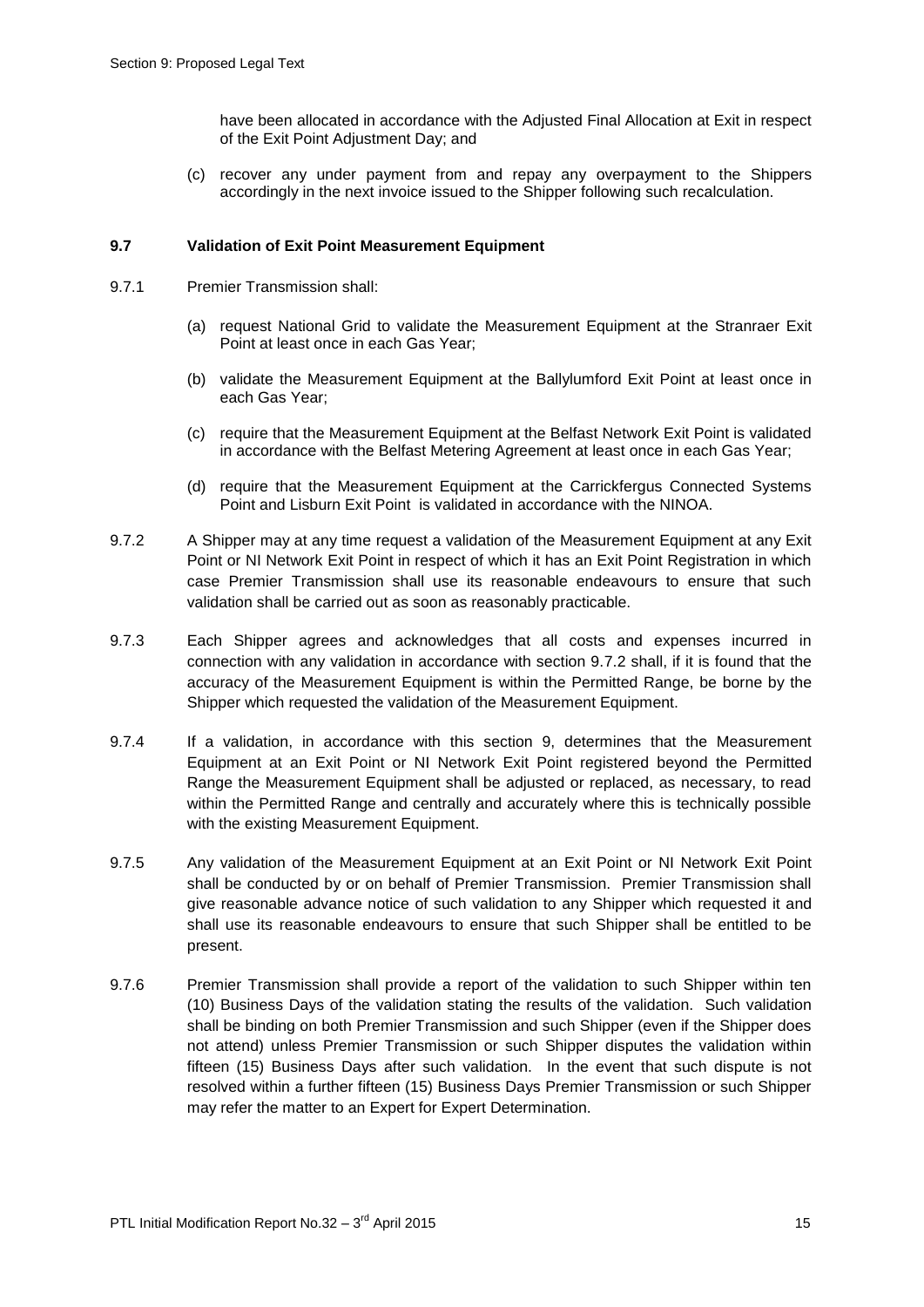## **9.8 Absence of reliable readings at an Exit Point**

- 9.8.1 In the absence of reliable readings from the Measurement Equipment at an Exit Point or a NI Network Exit Point, or if any of such Measurement Equipment fails to function, Premier Transmission shall deem that the quantity of gas flowing through such Measurement Equipment was equal to the aggregate of the Exit Nominated Quantities in respect of such Exit Point or NI Network Exit Point unless, in Premier Transmission's reasonable opinion, a more accurate determination of the quantity of gas flowing through such Measurement Equipment would be achieved by Premier Transmission:
	- (a) using appropriate gas engineering technology; or
	- (b) relying on any written evidence of such quantities presented by a Shipper before 16:00 hours on D+5.

## **9.9 Access to Exit Point Measurement Equipment**

Premier Transmission shall use its reasonable endeavours to ensure that a Shipper shall have a right of access to the Measurement Equipment at any Exit Point or NI Network Exit Point in respect of which it has an Exit Point Registration, at reasonable times, at its own risk and on giving reasonable notice to Premier Transmission for any reasonable purpose.

## **9.10 Additional Exit Point information**

- 9.10.1 If requested by a Shipper, Premier Transmission shall, to the extent that it is available, provide the Shipper the following data from the Exit Point or NI Network Exit Point in respect of which it has an Exit Point Registration, in respect of such offtaken gas, as soon as the same is reasonably available:
	- (a) instantaneous Flow Rate;
	- (b) cumulative volume;
	- (c) instantaneous energy rate;
	- (d) cumulative energy; and
	- (e) calorific value.
- 9.10.2 Premier Transmission shall provide such information without cost to the Shipper to the extent that Premier Transmission is able to provide such information without incurring a material cost.

#### **9.11 Measurement of offtake pressure**

9.11.1 The pressure of gas at Belfast Gas Exit Points No 1, Belfast Gas Exit Point No 2 and Belfast Gas Exit Point No 3 shall be deemed to be the pressure which the Measurement Equipment measures at the Ballylumford Exit Point.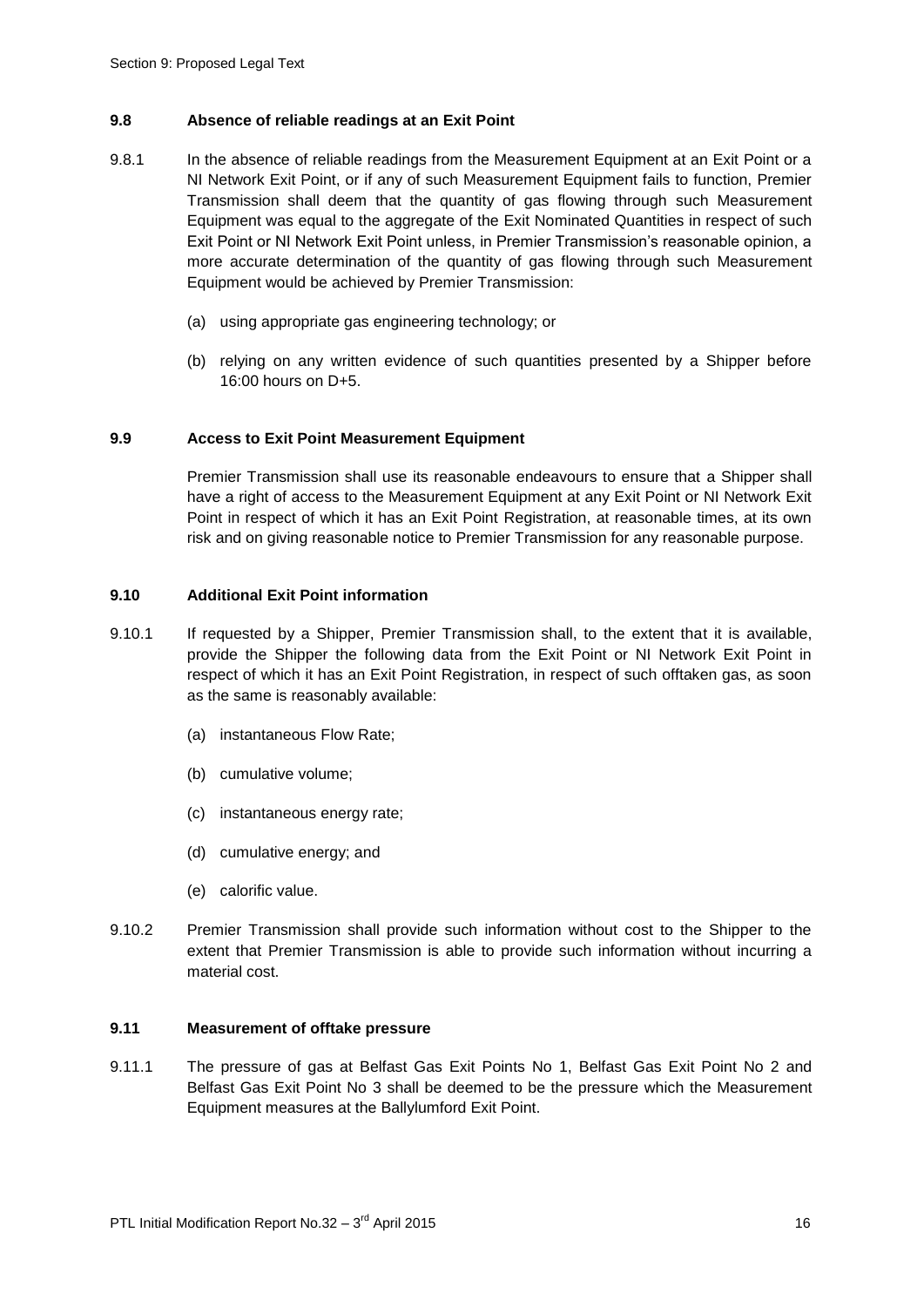## **9.12 Measurement and Testing at Belfast Gas Exit Point No 2 and Belfast Gas Exit Point No3**

- 9.12.1 Measurement and Testing applied under this section 9 at Belfast Gas Exit Point No 2 and Belfast Gas Exit Point No 3 shall not be made by Premier Transmission. BGE(UK) shall apply Measurement and Testing to Shippers exiting the PTL System at Belfast Gas Exit Point No 2 and Belfast Gas Exit Point No 3 under the BGE(UK) Code and in accordance with the NINOA.
- 9.12.2 In the event that BGE(UK) does not apply Measurement and Testing to Shippers exiting the PTL System at Belfast Gas Exit Point No 2 and/or Belfast Gas Exit Point No 3, Premier Transmission shall apply section 9 to such Shippers in respect of the PTL System.

**………………………………………………………………………………………………………………………**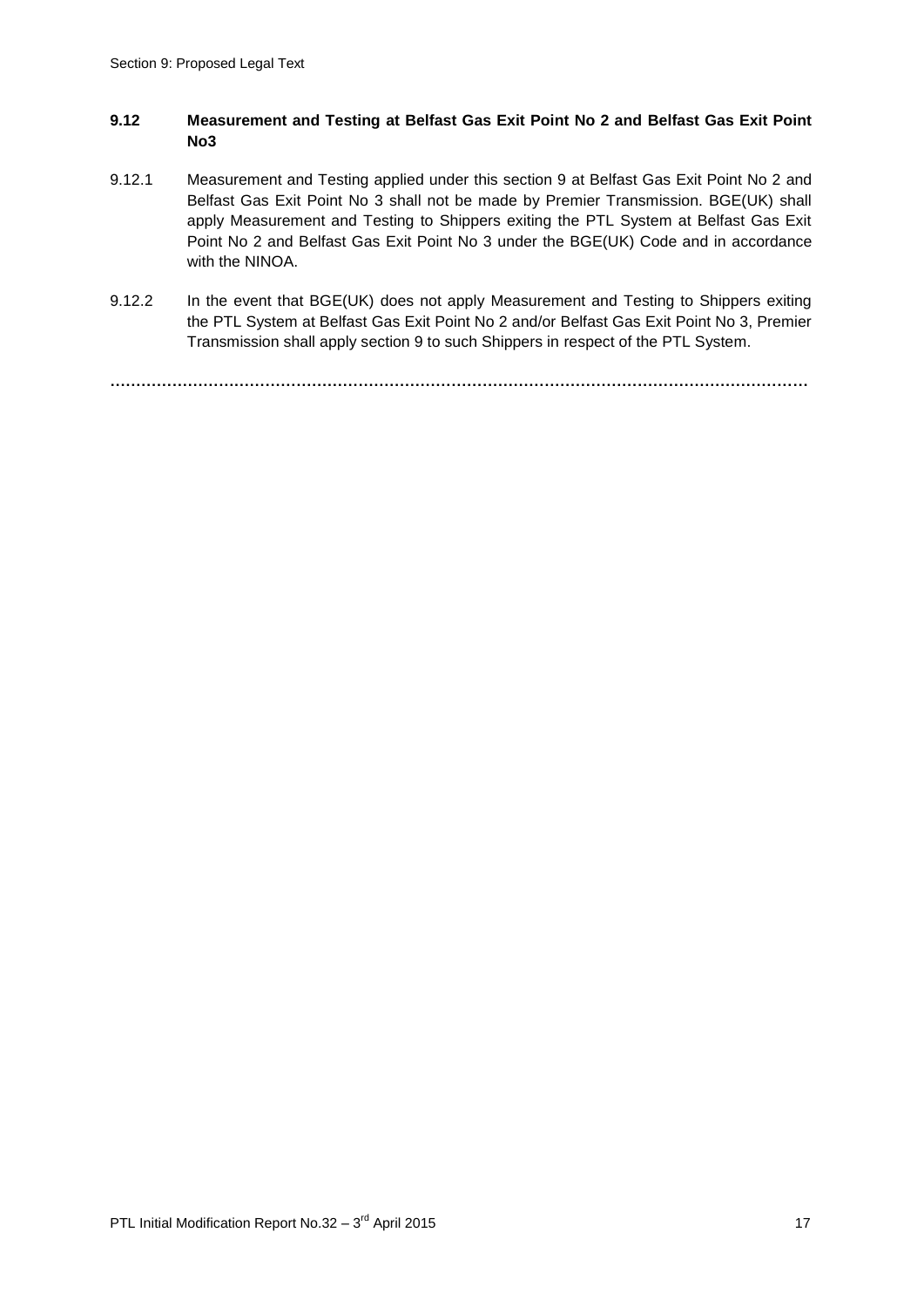*Insert new section T5 immediately after section T4 to read as follows:*

## **Transition Section T5**

#### **T5.1 Introduction**

- T5.1.1 This section T5 sets out the provisions which will apply to Shippers from the T5 Implementation Date and sets out when:
	- (a) the modified section 3 *(Allocations)* (**"Modified Section 3"**);
	- (b) the modified section 9 (Measurement and Testing) (**"Modified Section 9"**); and
	- (c) the modified Appendix 1 *(Definitions and Interpretation)* **("Allocations Modified Appendix 1")**;

all as set out in Code Modification 32 shall be effective. Existing sections of the Code in force prior to Code Modification 32 becoming effective in accordance with this section T5 are referred to in this section T5 as **"Unmodified"**.

- T5.1.2 In this section T5:
	- (a) **"T5 Implementation Date"** means the date of implementation of this section T5 which shall be  $8^{th}$  July 2015 or, if later, the date the Authority approves Code Modification 32;
	- (b) **"Allocations Operational Date"** means a date, determined and published by Premier Transmission, not earlier than the T5 Implementation Date and not later than the First OBA Day (in respect of which IP Allocations, Exit Allocations and Trade Allocations will be made pursuant to Modified Section 3);
	- (c) the **"First OBA Day"** means Gas Flow Day commencing 05:00 on 1st October 2015.

#### **T5.2 Commencement of Modified Section 3**

- T5.2.1 Subject to T5.2.3 and T5.2.4, the provisions of Modified Section 3 shall apply, with respect to the First OBA Day and each subsequent Gas Flow Day, from the First OBA Day.
- T5.2.2 Subject to T5.2.3 and T5.2.4, the provisions of the Unmodified section 3 shall apply with respect to Gas Flow Days before the First OBA Day.
- T5.2.3 Shipper's Allocation Arrangements (as defined in Unmodified section 3) which have been notified to Premier Transmission prior to the T5 Implementation Date shall be treated (after the T5 Implementation Date) as having been notified as Shipper's Allocation Arrangements under the Modified Section 3.8 and, for the avoidance of doubt, shall otherwise continue to operate unamended.
- T5.2.4 Where there are fewer than 20 Business Days between the Allocations Operational Date and the First OBA Day, and a Shipper wishes to notify Premier Transmission of a Shipper's Allocation Arrangement pursuant to Modified Section 3 to apply with respect to the First OBA Day (and/or Gas Flow Days thereafter) Premier Transmission may, at its sole discretion, agree to accept and implement such notifications in such shorter timescales as may be feasible.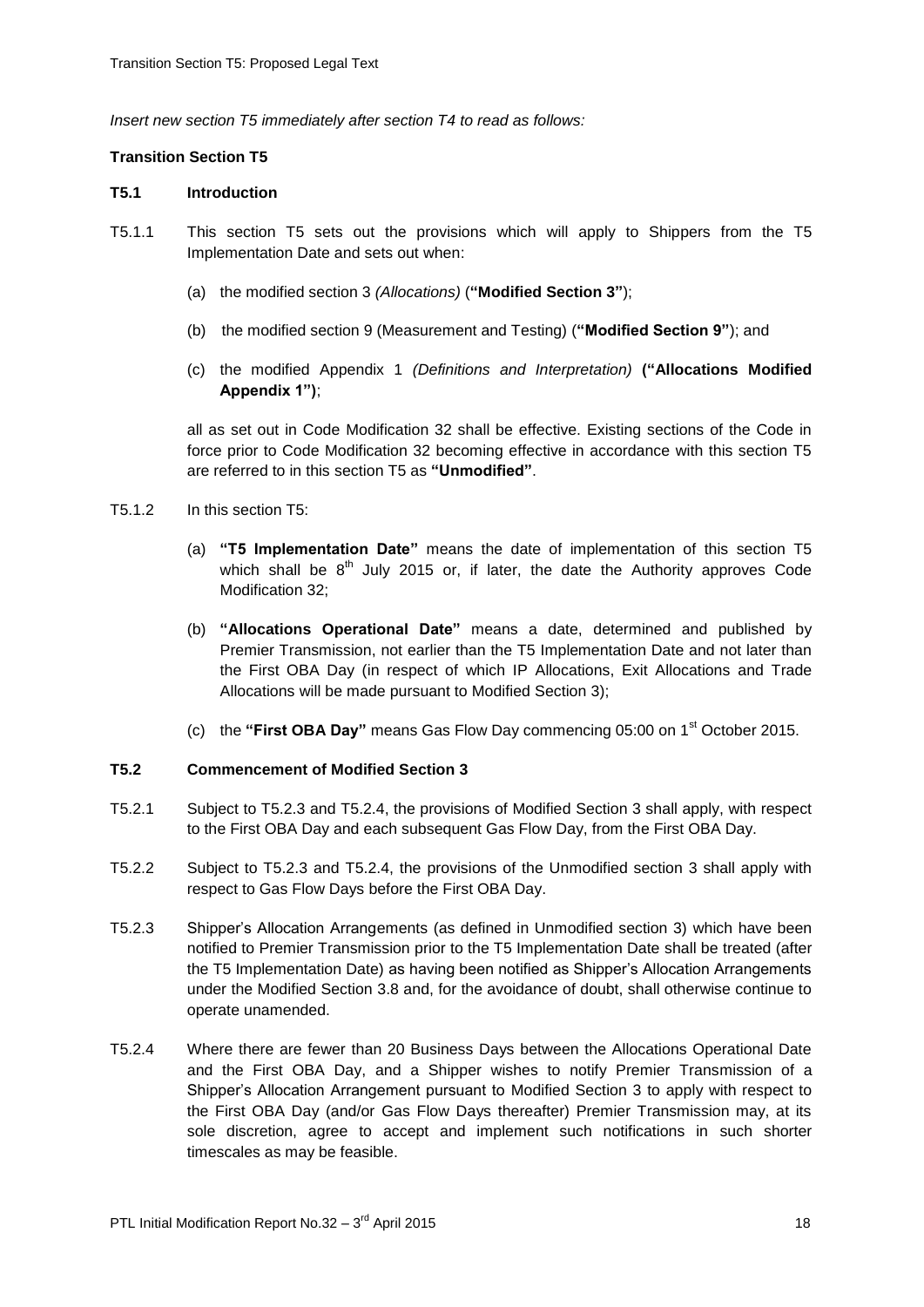## **T5.3 Commencement of Modified Section 9**

- T5.3.1 The provisions of Modified Section 9 shall apply, with respect to the First OBA Day and each subsequent Gas Flow Day, from the First OBA Day.
- T5.3.2 The provisions of the Unmodified section 9 shall apply with respect to Gas Flow Days before the First OBA Day.
- **T5.4 Cessation of Section 18.5** *(Moffat Administration Agreement – Alteration of Allocation at Moffat Entry Point)*
- T5.4.1 Section 18.5 shall apply in respect of all Gas Flow Days before the First OBA Day and for the avoidance of doubt, shall not apply on the First OBA Day or in respected of Days thereafter.

## **T5.5 Commencement of Allocations Modified Appendix 1**

T5.5.1 From the T5 Implementation Date, the terms set out in Allocations Modified Appendix 1 shall, subject to T5.6, become effective as and when use of each of those terms is required by the coming into force of the provisions set out in this section T5 and shall continue to apply thereafter.

# **T5.6 Successional Changes to Appendix 1**

- T5.6.1 **"CAM Modified Appendix 1"** and **"CAM Effective Date"** have the meanings given to them in section T2 implemented or to be implemented in accordance with Code Modification 28, [**"Gas Day Modified Appendix 1"** has the meaning given to it in section T3 implemented or to be implemented in accordance with Code Modification 29] and **"Nominations Modified Appendix 1"** has the meaning given to it in section T4 implemented or to be implemented in accordance with Code Modification 31.
- T5.6.2 Allocations Modified Appendix 1 adds new defined terms to the Code and where relevant modifies terms set out in CAM Modified Appendix 1, [Gas Day Modified Appendix 1] and Nominations Modified Appendix 1.
- T5.6.3 Terms contained in Unmodified Appendix 1 which are not otherwise amended or deleted by CAM Modified Appendix 1, Gas Day Modified Appendix 1, Nominations Modified Appendix 1 or Allocations Modified Appendix 1, or any other subsequent Code Modifications shall continue to apply in this Code after the CAM Effective Date.

**………………………………………………………………………………………………………………………**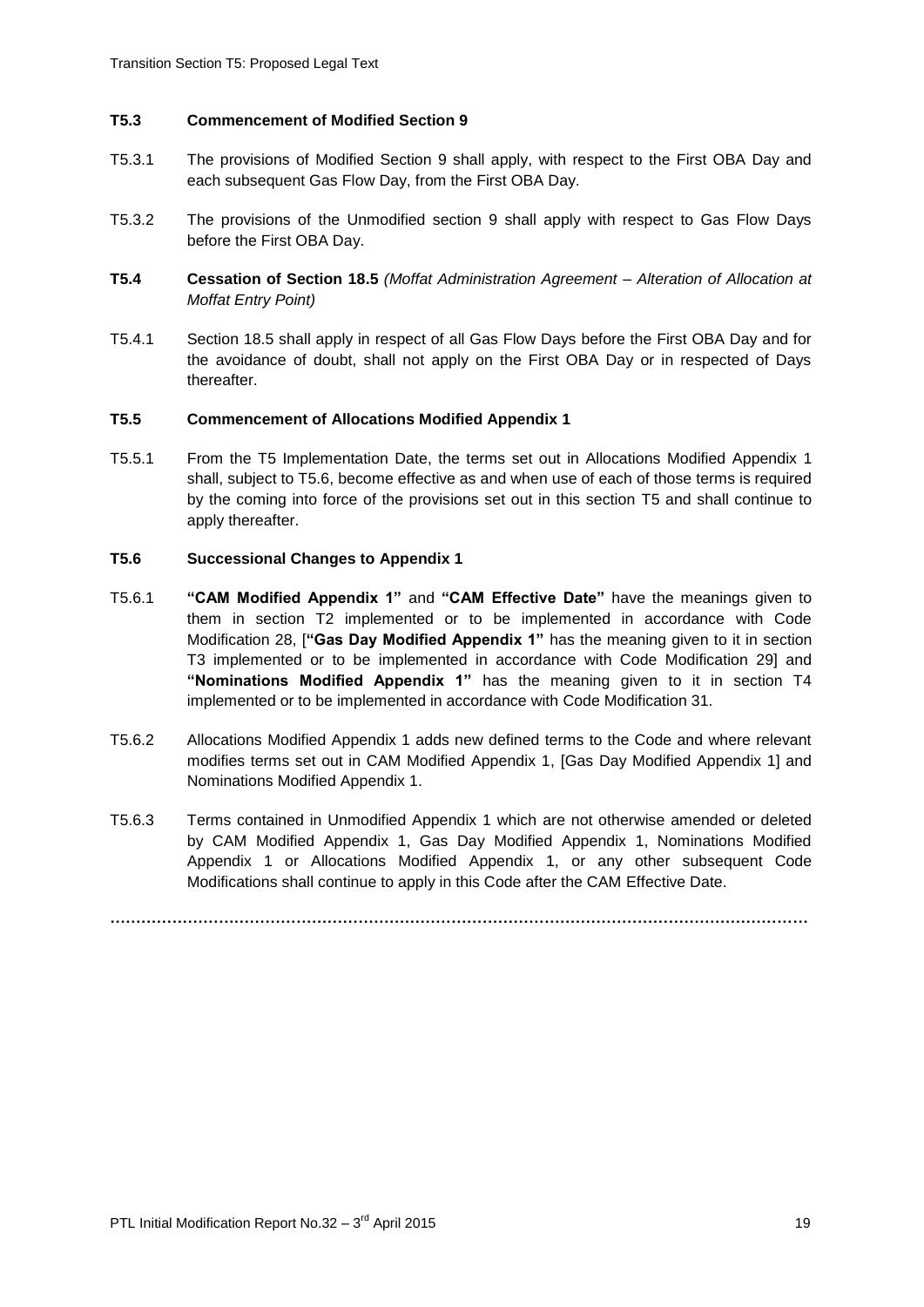*Amend Appendix 1 to include new terms (and modify existing terms) to read as shown in the list below:*

# **APPENDIX 1**

# **DEFINITIONS AND INTERPRETATION**

# **Part I - Definitions**

| "Adjusted Final                                      |                                                                                                                                                                                                                |
|------------------------------------------------------|----------------------------------------------------------------------------------------------------------------------------------------------------------------------------------------------------------------|
| <b>Allocation at Entry"</b>                          | has the meaning given to it in section 9.1.2 (a);                                                                                                                                                              |
| "Adjusted Final<br><b>Allocation at Exit"</b>        | has the meaning given to it in section $9.1.2$ (ab);                                                                                                                                                           |
| "Aggregate NI Entry<br><b>Allocation"</b>            | has the meaning given to it in section 3.4.2;                                                                                                                                                                  |
| "Aggregate NI Exit<br><b>Allocation</b> "            | has the meaning given to it in section 3.10.2;                                                                                                                                                                 |
| "Aggregate VRF IP Exit<br><b>Nominated Quantity"</b> | has the meaning given to it in section 3.2.1(h);                                                                                                                                                               |
| "Agg VRF Nom"                                        | has the meaning given to it in section 3.4.2 (b);                                                                                                                                                              |
| <u> "Allocated"</u>                                  | means that quantity of gas allocated to a Shipper in respect of a<br>Gas Flow Day, after any adjustment to the allocation, in<br>accordance with section 3 and "Allocation" shall be construed<br>accordingly; |
| "D+1"                                                | has the meaning given to it in section 3.2.1; means the Day after<br>$D$ :                                                                                                                                     |
| "D+5"                                                | has the meaning given to it in section 3.2.2; means the fifth Day<br>after D;                                                                                                                                  |
| "Entry Allocations"                                  | means the quantities of gas Allocated to Shippers in respect of<br>an Entry Point;                                                                                                                             |
| "Entry Point<br><b>Adjustment Day"</b>               | has the meaning given to it in section 9.1.2 (c);                                                                                                                                                              |
| "Entry Quantity"                                     | has the meaning given to it in section 9.2.1;                                                                                                                                                                  |
| "Exit Allocation"                                    | has the meaning given to it in section 3.5.1 and "Exit<br><b>Allocations"</b> shall be construed accordingly;                                                                                                  |
| "Exit Point<br><b>Adjustment Day"</b>                | has the meaning given to it in section $9.56.2$ ;                                                                                                                                                              |
| "Exit Point<br><b>Adjustment Quantity"</b>           | has the meaning given to it in section $9.56.2(a)$ ;                                                                                                                                                           |
| "Exit Quantity"                                      | has the meaning given to it in section 9.4.15;                                                                                                                                                                 |
|                                                      |                                                                                                                                                                                                                |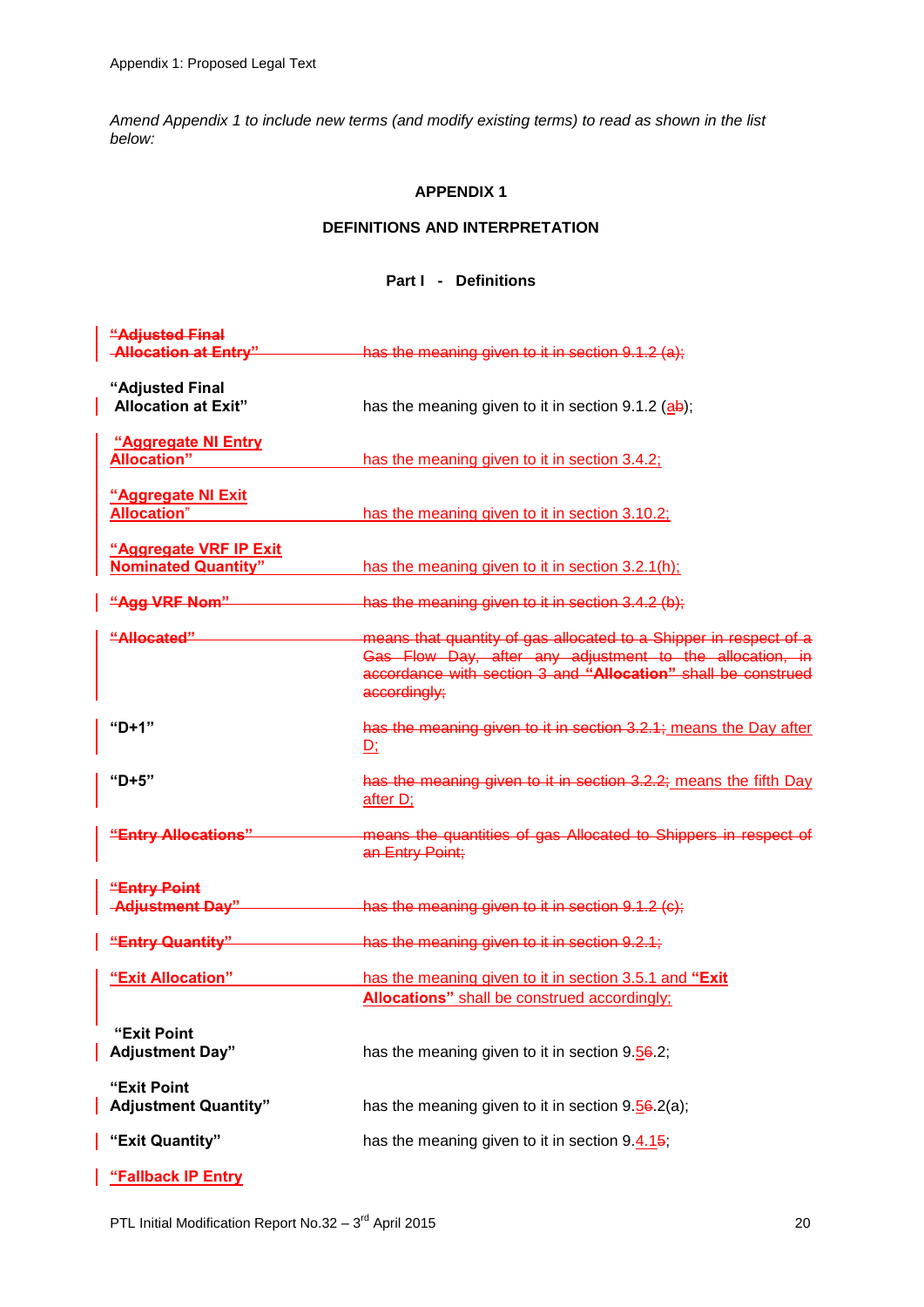| <b>Allocation Rule"</b>        | has the meaning given to it in section 3.2.5;                      |
|--------------------------------|--------------------------------------------------------------------|
| "Final Allocation"             | has the meaning given to it in section 3.2.2;                      |
| "Final Exit Allocation"        | means, in respect of a Gas Flow Day, the quantity of gas           |
|                                | Allocated to a Shipper; and at an Exit Point other than Belfast    |
|                                | Gas Exit Point No 1 such Allocation shall be made by D+5 and at    |
|                                | Belfast Gas Exit Point No 1 such Allocation shall be made by       |
|                                | M+5 and "Final Exit Allocations" shall be construed                |
|                                | accordingly; has the meaning given to it in section 3.5.3 and      |
|                                | "Final Exit Allocations" shall be construed accordingly;           |
| "Final IP Entry Allocation"    | means the quantity of gas Allocated to a Shipper at an IP in       |
|                                | respect of a Gas Flow Day, such Allocation to be made by D+5       |
|                                | and "Final IP Entry Allocations" means the sum of each Final       |
|                                | IP Entry Allocation Allocated to a Shipper in respect of a Gas     |
|                                | Flow Day; has the meaning given to it in section 3.3.2 and "Final  |
|                                | <b>IP Entry Allocations"</b> shall be construed accordingly;       |
| "Final VRF IP Exit Allocation" | has the meaning given to it in section 3.3.4 and "Final VRF IP     |
|                                | <b>Exit Allocations"</b> shall be construed accordingly;           |
|                                |                                                                    |
| "Firm Allocated                |                                                                    |
| -Quantity"                     | has the meaning given to it in section 3.3.1 and "Firm Allocated   |
|                                | <b>Quantities"</b> shall be construed accordingly;                 |
| "Initial Allocation"           | has the meaning given to it in section 3.2.1;                      |
| "Initial Exit Allocation"      | has the meaning given to it in section 3.5.2 and "Initial Exit"    |
|                                | <b>Allocations"</b> shall be construed accordingly;                |
|                                |                                                                    |
| "Initial IP Entry Allocation"  | has the meaning given to it in section 3.3.1 and "Initial IP Entry |
|                                | Allocations" shall be construed accordingly;                       |
| "Initial VRF IP Exit           |                                                                    |
| <b>Allocation"</b>             | has the meaning given to it in section 3.3.3 and "Initial VRF IP   |
|                                | <b>Exit Allocations"</b> shall be construed accordingly;           |
| "Interruptible Allocated       |                                                                    |
| <b>Quantity"</b>               | has the meaning given to it in section 3.3.2 and "Interruptible    |
|                                | Allocated Quantities" shall be construed accordingly;              |
| "Interruptible VRF             |                                                                    |
| <b>Allocated Quantity"</b>     | has the meaning given to it in section 3.3.3. For the avoidance of |
|                                | doubt (and as provided for in Condition 2A.2.1.8 of the Licence)   |
|                                | this quantity is not subject to the commodity charge element of    |
|                                | the Postalised Charges defined in the Licence;                     |
| "IP Allocation"                | has the meaning given to it in section 3.2.1(a) and "IP            |
|                                | <b>Allocations"</b> shall be construed accordingly;                |
| "IP Entry Allocation"          | has the meaning given to it in section 3.2.1(b) and "IP Entry      |
|                                | Allocations" shall be construed accordingly;                       |
|                                |                                                                    |
| "IP Entry Quantity"            | has the meaning given to it in section 9.2.1;                      |
| "IP Measured Quantity"         | the Northern Ireland share of the quantity of gas delivered at the |
|                                | Moffat Entry Point, determined by National Grid using readings     |